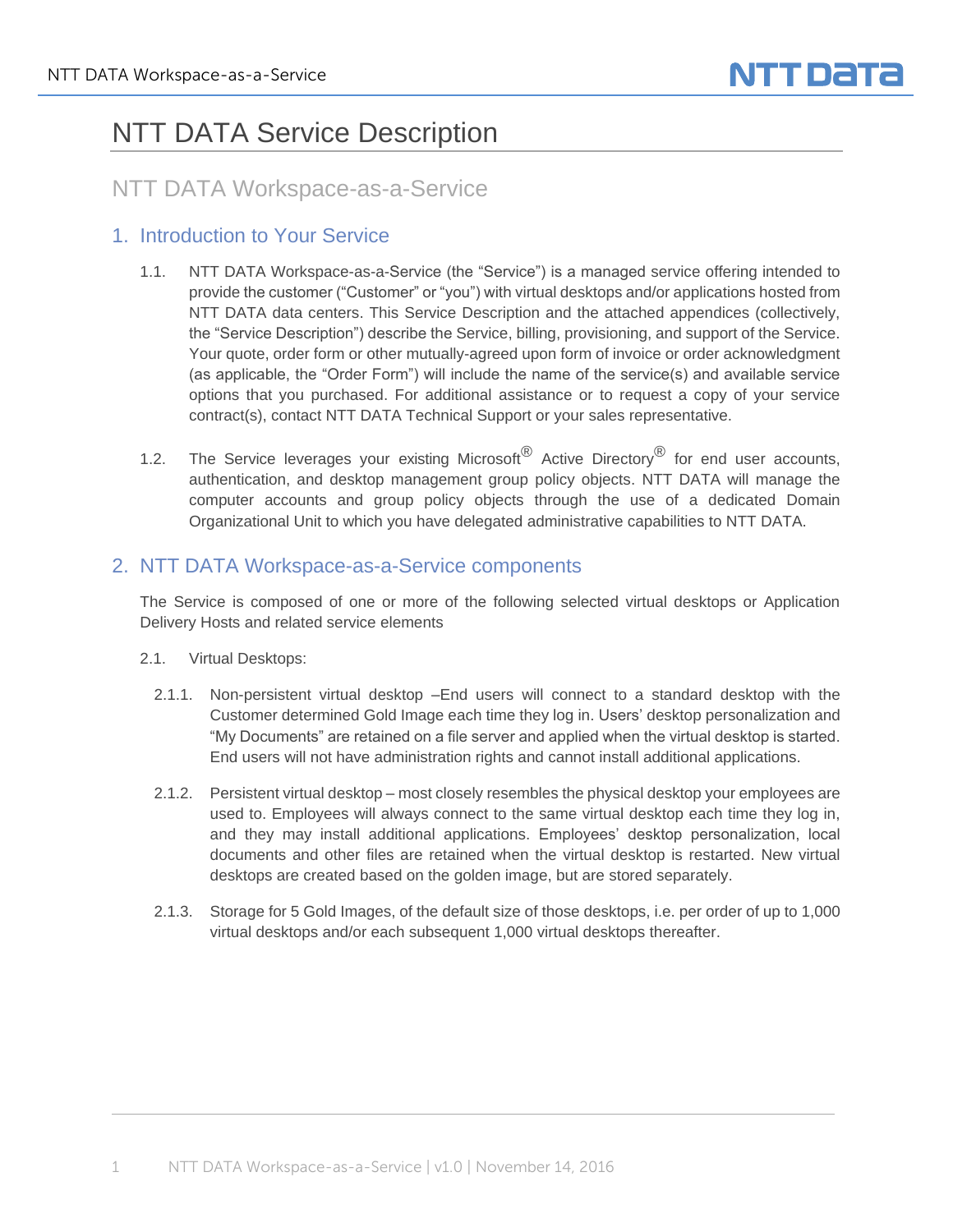2.1.4. Table 1 below provides a high-level description of the Virtual Desktop Service features:

| Desktop models              |                                                                                                                              |  |
|-----------------------------|------------------------------------------------------------------------------------------------------------------------------|--|
| Service                     | <b>Description</b>                                                                                                           |  |
| <b>Standard Desktop</b>     | 1 vCPU, 2 GB Memory, 30 GB storage.                                                                                          |  |
| <b>Enhanced Desktop</b>     | 2 vCPU, 3 GB Memory, 30 GB storage.                                                                                          |  |
| <b>Professional Desktop</b> | 2 vCPU, 4 GB Memory, 60 GB storage.                                                                                          |  |
| Premium Desktop             | 4 vCPU, 8GB Memory, 120 GB storage.                                                                                          |  |
| Standby Desktop             | Inactive virtual desktop. Ideal for reserving virtual desktop<br>capacity for rapid future deployments or high availability. |  |

- 2.2. Application Delivery Hosts for Shared Session Desktops or Published Applications:
	- 2.2.1. An Application Delivery Host is comprised of one or more Shared Session Desktops or Published Applications and associated Gold Image.
	- 2.2.2. Shared Session Desktops provide workers with a virtual desktop enabling them to work with applications and files within the Application Delivery Host.
	- 2.2.3. Published Applications allow workers to connect to a defined set of virtual applications without the need for a full virtual desktop.
	- 2.2.4. Storage for 5 Gold Images with a maximum of 300GB in total storage for each set of 5 Application Delivery Hosts. Purchased as individual Application Delivery Hosts, image storage will be collectively allocated in groups of 5 hosts.
	- 2.2.5. Publication of up to 5 applications per Gold Image.
	- 2.2.6. Table 2 below provides a high-level description of the Application Delivery Host Service features:

| <b>Application Delivery Host</b> |                                                  |  |
|----------------------------------|--------------------------------------------------|--|
| <b>Application Delivery Host</b> | Minimum of 2 CPU, 256 GB Memory, 500 GB storage. |  |

- 2.3. Common Service Elements:
	- 2.3.1. Advanced, efficient remote desktop access protocols Allows for a rich desktop and media experience.
	- 2.3.2. An internet-facing security gateway Allows your users remote connectivity to the virtual desktop environment without connecting through your corporate virtual private network (VPN) solution.
	- 2.3.3. Highly available service delivery infrastructure The service infrastructure is designed using highly available, redundant components to extend the resilience designed into NTT DATA's ISO 27001-certified data centers.
	- 2.3.4. ITIL-based service management, including request, incident, and change management for the NTT DATA Workspace-as-a-Service service environment.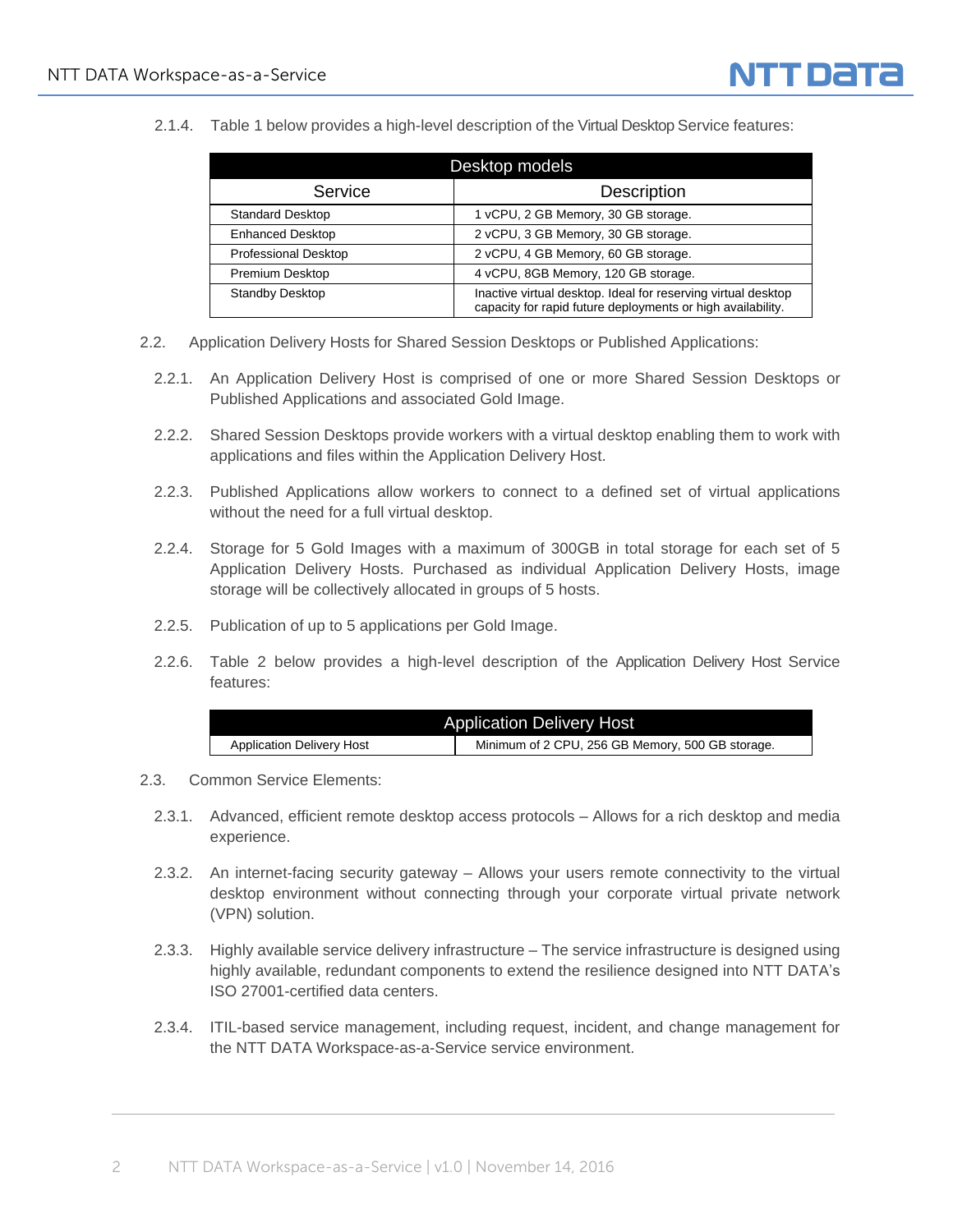

- 2.3.5. NTT DATA deployment, monitoring, and management of the Service infrastructure and software, including continuous monitoring and proactive maintenance.
- 2.3.6. NTT DATA can provide assistance in determining the best methods and technologies for your enterprise to manage internet access for virtual desktop and application users. Consult with your NTT DATA sales representative to discuss your requirements.
- 2.3.7. In addition to the standard features of the Service, there are a number of optional services that may be added to provide the optimum user experience. Please contact your NTT DATA sales representative for more information.
- 2.3.8. Table 3 below provides a high-level description of common Service features, including the optional add on service features:

|                                                      | Provisioning                                                                                                                                                                                                                                                                                                                                                                                                                                                                                                   |  |
|------------------------------------------------------|----------------------------------------------------------------------------------------------------------------------------------------------------------------------------------------------------------------------------------------------------------------------------------------------------------------------------------------------------------------------------------------------------------------------------------------------------------------------------------------------------------------|--|
| Service                                              | Description                                                                                                                                                                                                                                                                                                                                                                                                                                                                                                    |  |
| <b>NTT DATA Network Setup</b>                        | Provisioning of multiprotocol label switching (MPLS) circuit<br>and/or establishing VPN connection between NTT DATA<br>data center and your corporate network.                                                                                                                                                                                                                                                                                                                                                 |  |
| <b>NTT DATA Customer Setup</b>                       | Creation of Customer environment in NTT DATA datacenter.                                                                                                                                                                                                                                                                                                                                                                                                                                                       |  |
| <b>Ongoing Service Provisioning</b>                  | NTT DATA provisions additional desktops or application<br>delivery components (Hosts & VM's), upon request.                                                                                                                                                                                                                                                                                                                                                                                                    |  |
| Standard connectivity                                |                                                                                                                                                                                                                                                                                                                                                                                                                                                                                                                |  |
| Service                                              | Description                                                                                                                                                                                                                                                                                                                                                                                                                                                                                                    |  |
| Internet access to NTT DATA<br>Workspace environment | Allows access to NTT DATA Workspace environment from<br>remote locations without connecting through your corporate<br>network.                                                                                                                                                                                                                                                                                                                                                                                 |  |
|                                                      | Configurable connectivity methods                                                                                                                                                                                                                                                                                                                                                                                                                                                                              |  |
| Service                                              | Description                                                                                                                                                                                                                                                                                                                                                                                                                                                                                                    |  |
| Internet Bandwidth                                   | Bandwidth for:<br>Access to NTT DATA Workspace-as-a-Service<br>$\bullet$<br>environment over point to point VPN from the corporate<br>network.<br>Access to NTT DATA Workspace-as-a-Service<br>٠<br>environment for remote users directly from the internet<br>over an SSL secure gateway,<br>Internet egress from virtual desktops directly from NTT<br>٠<br>DATA Data Center without additional traffic and latency<br>associated with routing your internet traffic back through<br>your corporate network. |  |
| <b>VPN Connection</b>                                | Creates VPN connection from NTT DATA data center to your<br>corporate network.                                                                                                                                                                                                                                                                                                                                                                                                                                 |  |
| <b>MPLS</b>                                          | Establish an MPLS connection between the NTT DATA<br>Workspace environment and your corporate network for<br>access to corporate applications and data to and from your<br>NTT DATA Workspace environment. An MPLS connection<br>is recommended for more than 500 users.                                                                                                                                                                                                                                       |  |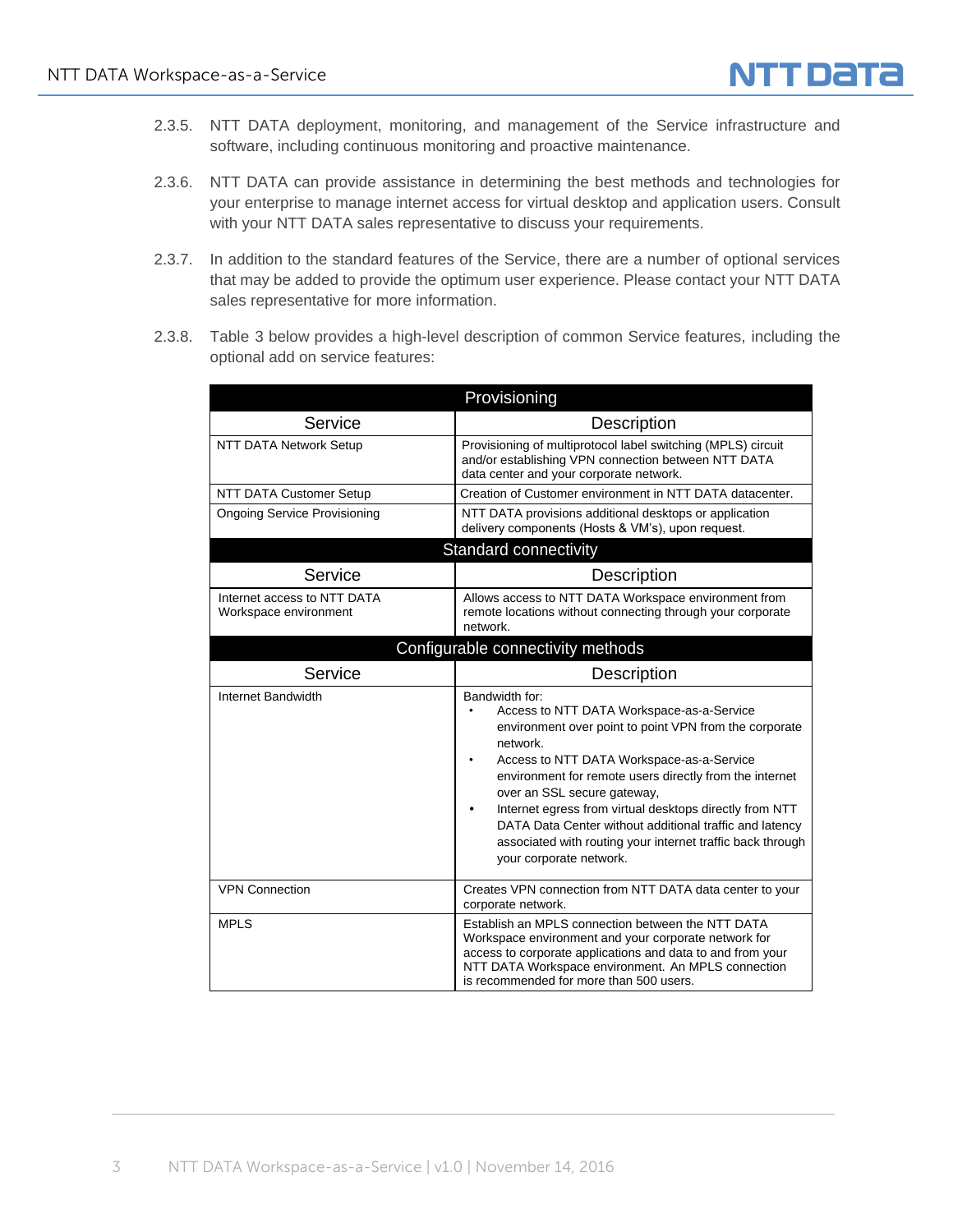- 2.4. Optional Service Elements:
	- 2.4.1. In addition to the standard features of the Service, there are a number of optional services that may be added to provide the optimum user experience. Please contact your NTT DATA sales representative for more information.
	- 2.4.2. Table 4 below provides a high-level description of optional Service features:

| Optional file server models                            |                                                                                                                                                                                                                                                                                                                                |  |
|--------------------------------------------------------|--------------------------------------------------------------------------------------------------------------------------------------------------------------------------------------------------------------------------------------------------------------------------------------------------------------------------------|--|
| Service                                                | Description                                                                                                                                                                                                                                                                                                                    |  |
| <b>Pilot File Server</b><br>(Available only for Pilot) | 2 CPU, 4 GB Memory, 100GB storage. Primarily for<br>storage of roaming profiles and folder redirection. May also<br>be used for other server applications used to support your<br>NTT DATA Workspace environment, such as Microsoft<br>Active Directory, Microsoft Key Management Server, or<br>NTT DATA Wyse® Device Manager. |  |
| Premium File Server                                    | 4 CPU, 8 GB Memory, 100GB storage. Primarily for<br>storage of roaming profiles and folder redirection. May also<br>be used for other server applications used to support your<br>NTT DATA Workspace environment, such as Microsoft<br>Active Directory, Microsoft Key Management Server, or<br>NTT DATA Wyse Device Manager.  |  |
| Optional storage upgrades                              |                                                                                                                                                                                                                                                                                                                                |  |
| Service                                                | Description                                                                                                                                                                                                                                                                                                                    |  |
| 10GB Storage Upgrade                                   | Increase storage by 10GB.                                                                                                                                                                                                                                                                                                      |  |
| 100GB Storage Upgrade                                  | Increase storage by 100GB.                                                                                                                                                                                                                                                                                                     |  |
|                                                        | Optional connectivity upgrades                                                                                                                                                                                                                                                                                                 |  |
| Service                                                | Description                                                                                                                                                                                                                                                                                                                    |  |
| Rack Space and Network<br>Connection                   | Allows you to put additional network or security equipment in<br>the NTT DATA data center to further manage or protect your<br>NTT DATA Workspace environment                                                                                                                                                                  |  |
| Optional image management services                     |                                                                                                                                                                                                                                                                                                                                |  |
| Service                                                | Description                                                                                                                                                                                                                                                                                                                    |  |
| Image development and<br>maintenance                   | NTT DATA will develop an image based on your requirements.<br>Includes quarterly application of critical operating system<br>patches.                                                                                                                                                                                          |  |
| <b>Managed Antivirus</b>                               | VDI optimized antivirus solution managed and monitored by<br>NTT DATA SecureWorks' Security Operations Center.                                                                                                                                                                                                                 |  |
|                                                        | <b>Additional services</b>                                                                                                                                                                                                                                                                                                     |  |
| Service                                                | Description                                                                                                                                                                                                                                                                                                                    |  |
| <b>Remote Consulting Service</b><br>– 4 Hours          | Remote consulting to assist customers with<br>NTT DATA Workspace configuration.                                                                                                                                                                                                                                                |  |

### 3. Billing

- 3.1. Provisioning costs and one-time costs for Optional Services will be invoiced at the time of ordering.
- 3.2. Recurring Service features are available in the following options: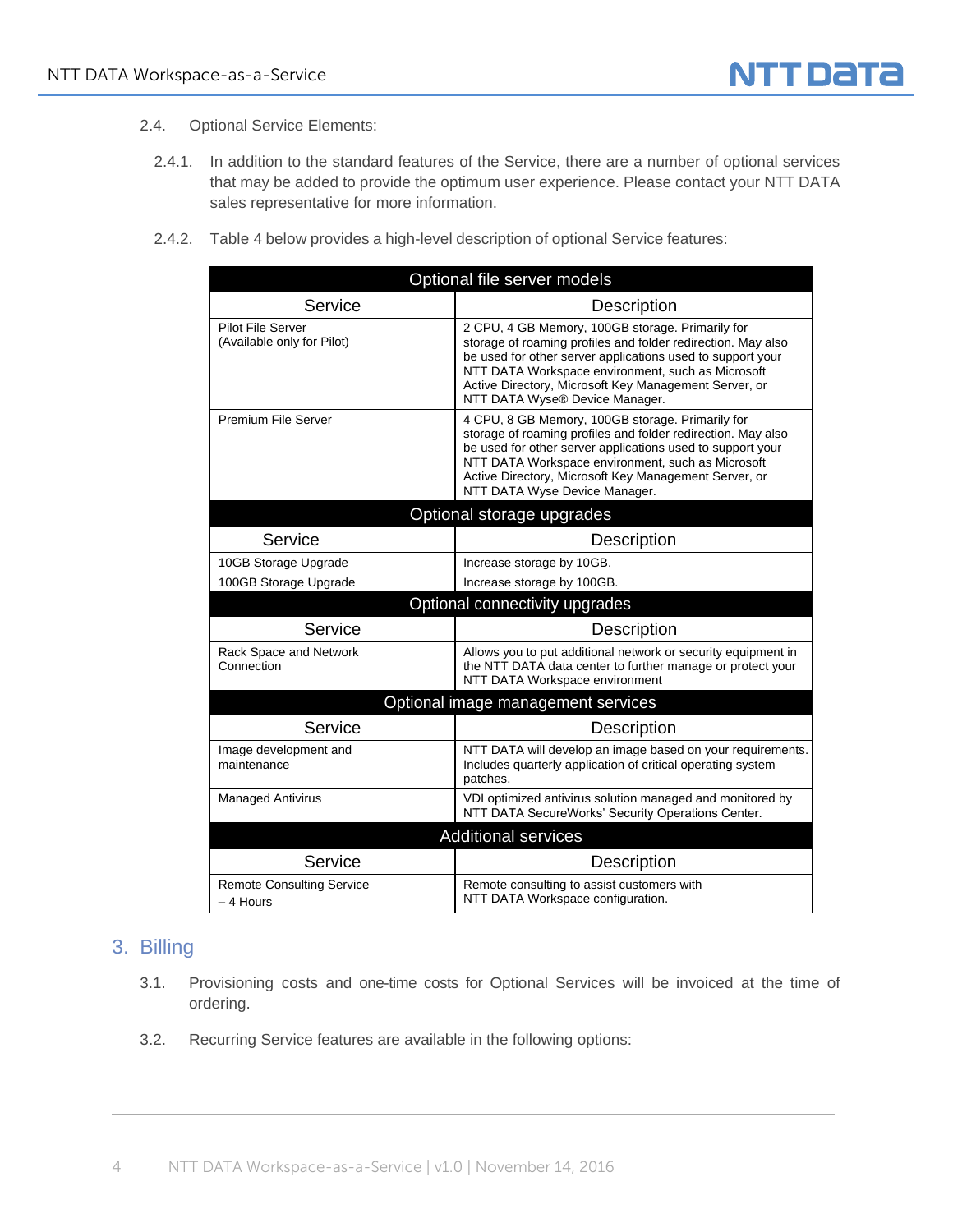

3.2.1. Monthly Billing Annual option: Effective the Activation Date, the Customer is invoiced monthly, in advance. The provisioning costs and add-on costs will be invoiced at the time of ordering Partial months will be invoiced on a prorated basis. The Service automatically renews for the next year unless automatic renewal is declined in writing at least thirty (30) days prior to the expiration of the term or unless automatic renewal is explicitly disclaimed in the Order Form.

> For example, an agreement is executed on the  $15<sup>th</sup>$  of the month. The Customer will be invoiced for the one-time charges associated with provisioning the Service and any optional Add-On Services, the pro-rated recurring monthly charges from the 15<sup>th</sup> through the end of the current month.

> The next invoice will be for the monthly recurring charges for the first full month of the Service, which will continue through the term of the Service.

- 3.2.2. Paid in Full Annual option: Once the contract has been executed, the Customer is invoiced for the one-time costs associated with provisioning the Service and any optional Add-On Services as well as twelve (12) months of the recurring monthly fee, The Service automatically renews for the next year unless automatic renewal is declined in writing at least thirty (30) days prior to the expiration of the term or unless automatic renewal is explicitly disclaimed in an Order Form.
- 3.2.3. Pilot option: Customer is invoiced on Activation Date the full cost of the pilot or any pilot options. Specific terms for the pilot option are provided in Appendix A.
- 3.3. The activation date ("Activation Date") of the Services provided under this Service Description is the date on which the related Order Form is executed by the Customer and NTT DATA. The Service Start Date for Desktop Models, Application Delivery Hosts, and other optional Add-On Services will commence when access to your NTT DATA Workspace environment, as requested in the order form, is provided to you OR thirty (30) calendar days from Activation Date , whichever is shorter (the "Service Start Date"). Changes to the service by the Customer after contract execution and before Service Start Date will not extend the Service Start Date. NTT DATA will extend the Service Start Date if any delays are caused by NTT DATA to an amount equal to the delay.

#### 4. Changes to scope of services

- 4.1. Changes to the scope of Services, within the terms of this Service Description, will change the cost of the Services and will be requested via an approved Change Order Form. Refer to Appendix E for the Change Order Form and the process for submission. Examples of requests considered changes to the scope of Services requiring a change order:
	- Changing number of desktop/application delivery host/server subscriptions
	- Change to existing Desktop/Server Profiles distribution
	- Bandwidth Upgrades
	- Storage Upgrades
	- Provisioning new instance of Service in separate data center
	- Other Service identified in table above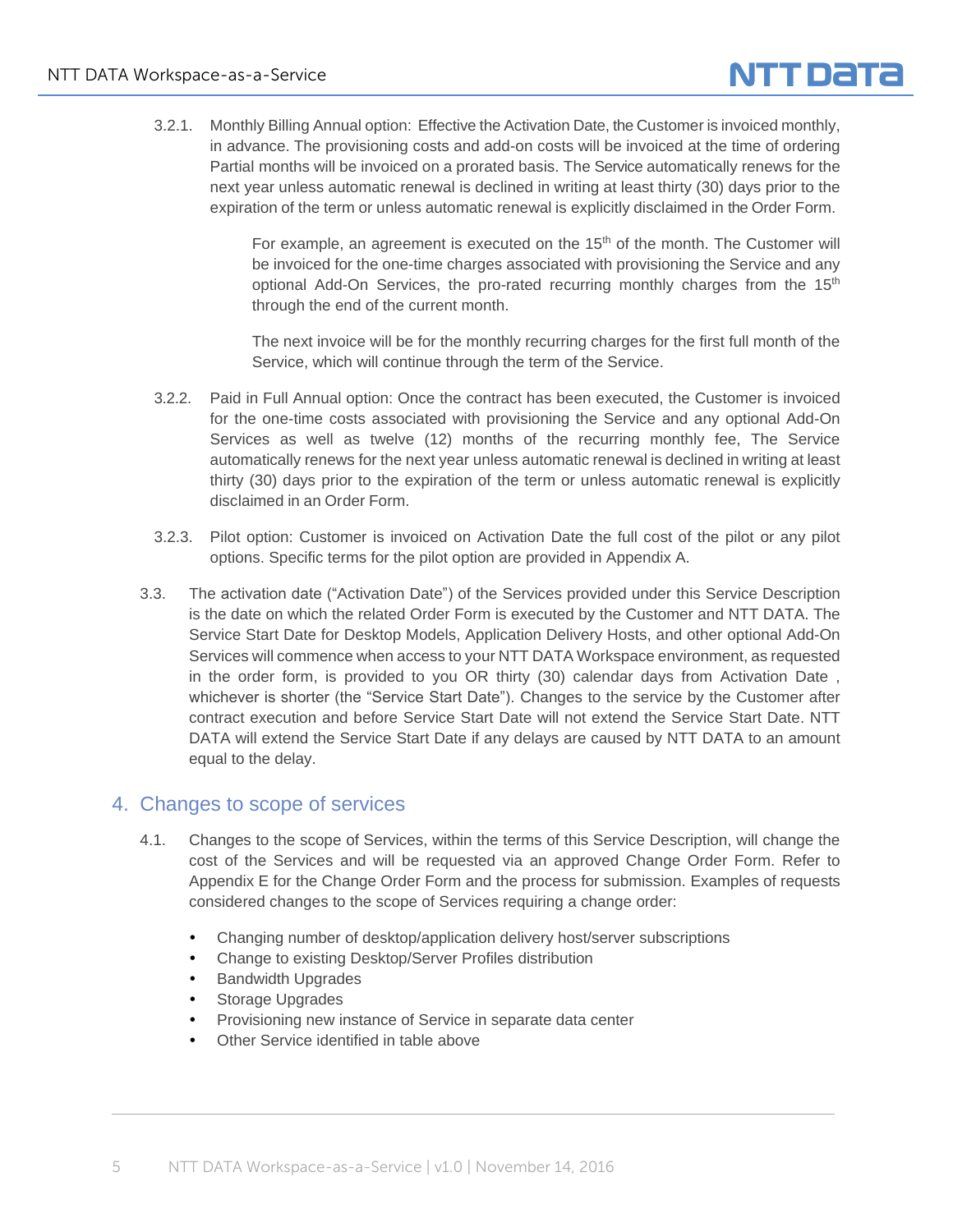# 5. Provisioning

- 5.1. Upon receipt of an Order Form, NTT DATA will assign resources to work with you to configure a NTT DATA Workspace-as-a-Service Customer environment for you ("Provisioning"). NTT DATA will undertake the following Provisioning processes:
	- 5.1.1. Initiate contact with you to gather the necessary information to complete a successful Provisioning. The necessary information will include domain, network, designated Customer contact list, domain service account for NTT DATA's use, and other relevant information.
	- 5.1.2. Establish secure VPN backhaul connection (if ordered) to provide an encrypted data path to allow NTT DATA access to the NTT DATA Workspace-as-a-Service-specific organizational unit (OU) in your Microsoft Active Directory, and to protect session traffic between NTT DATA infrastructure and your Microsoft Active Directory, domain name service (DNS), and dynamic host configuration protocol (DHCP).
	- 5.1.3. Create Desktop and/or server models that will be available to you in your Active Directory, and assign user management groups, so that you can administer user access to the virtual desktop and/or server models groups.
	- 5.1.4. Create and configure the Service platform.
	- 5.1.5. Provide NTT DATA Workspace-as-a-Service Microsoft Windows or Windows Server Starter Image(s) to help you build your image with your applications.
	- 5.1.6. Create an account for your company in NTT DATA's incident management system for incident and service request management.
	- 5.1.7. Provide access to manuals and relevant support documentation as well as information on how to obtain support from NTT DATA.

#### 6. Infrastructure management

- 6.1. The Service platform resides in a NTT DATA data center. NTT DATA will provide security in accordance with the Security Statement provided in Appendix B and incorporated herein. Infrastructure management will be provided in accordance with Appendix F.
- 6.2. NTT DATA offers multiple methods to connect the NTT DATA Workspace environment to your corporate network, including internet bandwidth with VPN connectivity or an MPLS connection, which is recommended for more than 500 users.

# 7. Support

7.1. Support for the Service is available in English by phone (24 hours x 7 days a week x 365). Support is limited to designated Customer contacts (I.T. personnel or help desk contacts) that are on the designated Customer contact list. NTT DATA provides Support for the infrastructure and NTT DATA Workspace-as-a-Service platform located in the data center. The Customer is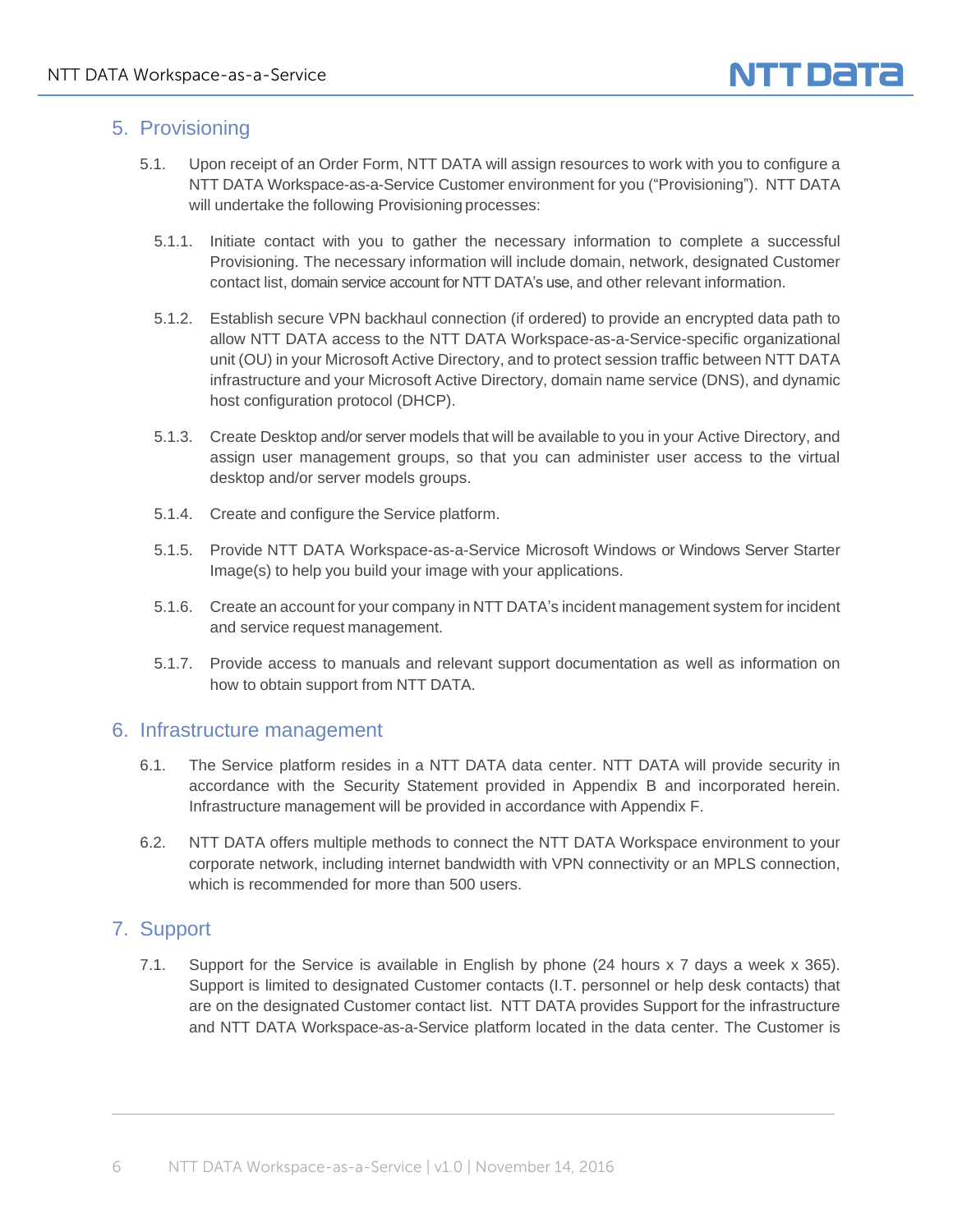

limited to 5 designated support contacts that will have accounts with the NTT DATA Service Management system, and any updates to this list are conducted via Service requests.

7.2. Customers will submit service requests ("Service Requests") through NTT DATA's Service Request Management System (NTT DATA SRMS) for configuration changes within the scope of the existing services contract. Operational Response Targets are as provided in Appendix D.

Examples of Service Requests include:

- Desktop pool creation/deletion/modification
- Image deployment/maintenance
- Changes to internet protocol (IP) addresses to VPN
- 7.3. Remote consulting service ("RCS") is available in four (4) hour block from NTT DATA. You may purchase the necessary amount of RCS time block in consultation with NTT DATA and ordering them. The RCS shall become available to you upon execution of an Order for these services. This RCS is limited to advice and support to the NTT DATA Workspace-as-a-Service environment and issues supporting the NTT DATA Workspace-as-a-Service environment, for example pool management, configuration issues with service, issues with existing images, and issues with end point devices. The RCS will not develop new images for use as this service is available as an option. The RCS does not include site visits. NTT DATA will be sole determiner of when the consulting requested is not within the scope of NTT DATA Workspace-as-a-Service RCS.

#### 8. Images

- 8.1. NTT DATA recommends using the NTT DATA starter image provided with your Service for use in the NTT DATA Workspace environment.
- 8.2. Customer is advised that, as set out in further detail in the Exclusion below, converting images designed for the physical environments is extremely time-consuming and the results are usually less than optimal and that the Service (including RCS) will not support converting a Customer's physical image to the virtual environment nor the tools designed to do this conversion. NTT DATA has an optional Image Creation service available to help create your new virtual image.

#### 9. Customer responsibilities

You will be responsible for the following activities:

- 9.1. Obtaining all licenses necessary in connection with the access and use, whether remotely or inperson with all software and applications subject to the Service, including Microsoft Windows Desktop operating system, Microsoft Virtual Desktop Access, Microsoft RDS CAL's and any application software;
- 9.2. Configuring and administering Active Directory;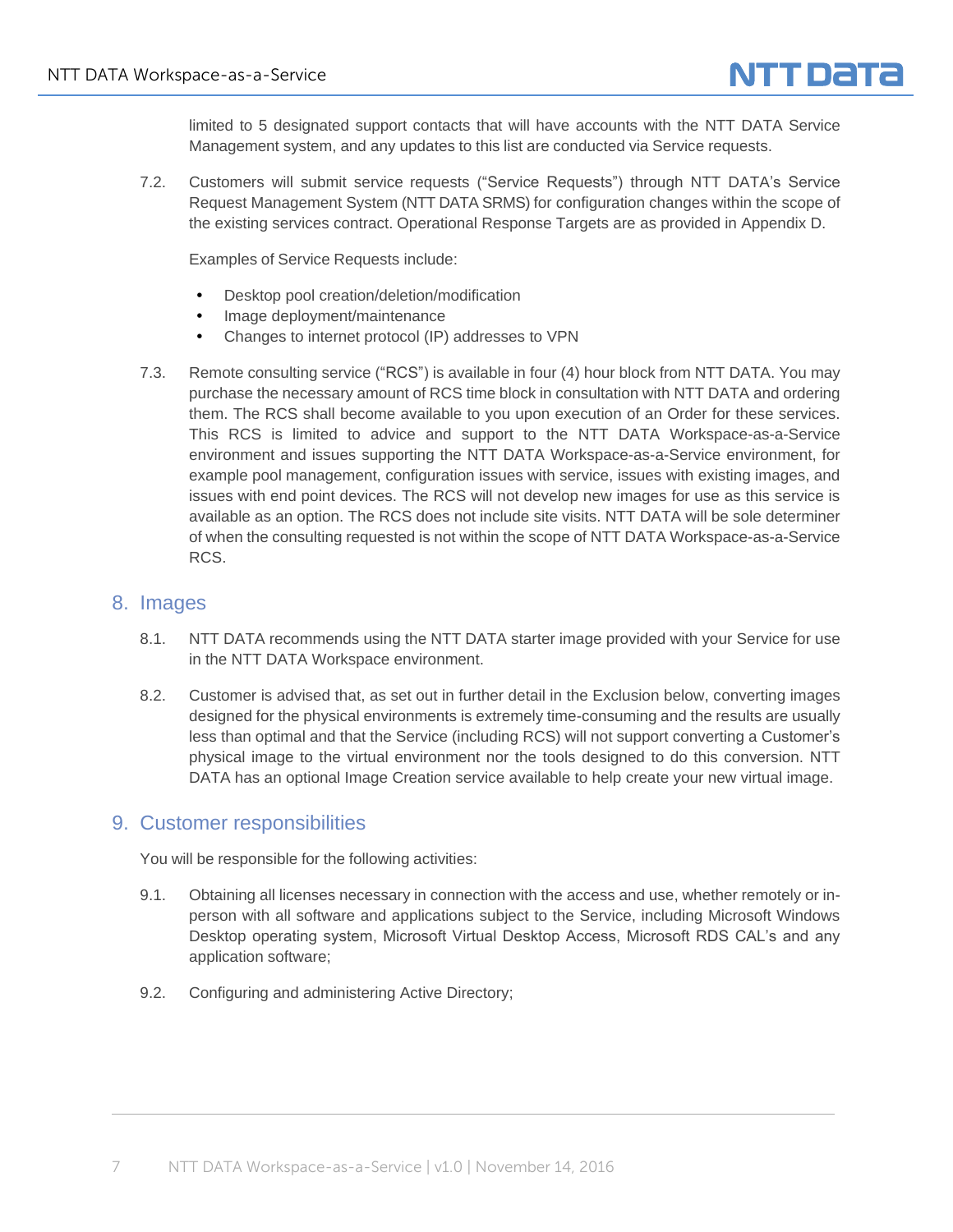

- 9.3. Providing NTT DATA with an Active Directory Organizational Unit and a service account with delegated authority to add and remove computers and administer Group Policy Objects within that Organizational Unit;
- 9.4. Provide computer accounts for Workspace-as-a-Service infrastructure;
- 9.5. Creating and removing user accounts for NTT DATA support personnel;
- 9.6. Assigning users to groups of virtual desktops, session desktops, and published applications via Active Directory;
- 9.7. Supporting end users, including, but not limited to client devices (desktops, notebooks, smartphones thin clients, etc.) and images (operating systems, applications and settings);
- 9.8. Creating and uploading desktop or server images;
- 9.9. Installing and maintaining the operating system and applications within the image;
- 9.10. Validating application compatibility in a virtual environment and monitoring application performance;
- 9.11. Performing backups of all existing data, software and programs on all affected systems prior to and during the delivery of this Service. Backup support may optionally be ordered and performed by NTT DATA;
- 9.12. Managing network connectivity and bandwidth from your network to end users and your network to the internet, including supporting the network hardware and software within your corporate network;
- 9.13. Complying with, and ensuring compliance by your end users with your company's professional use policies. Consult with your NTT DATA sales representative for further discussion regarding technical options as necessary;
- 9.14. Ensuring that Customer's authorized support contacts have purchasing authority to order/change Service;
- 9.15. Cooperating with and following the instructions given by NTT DATA phone analyst; Supporting Provisioning and any Service upgrade activities;
- 9.16. Complying with, and ensuring compliance by your end users with, the End User Use Restrictions (set forth in Appendix G attached hereto) applicable to your use of Microsoft products in connection with the Service; and,
- 9.17. Complying with, and ensuring compliance by your end users with, the NTT DATA Cloud Solutions Agreement.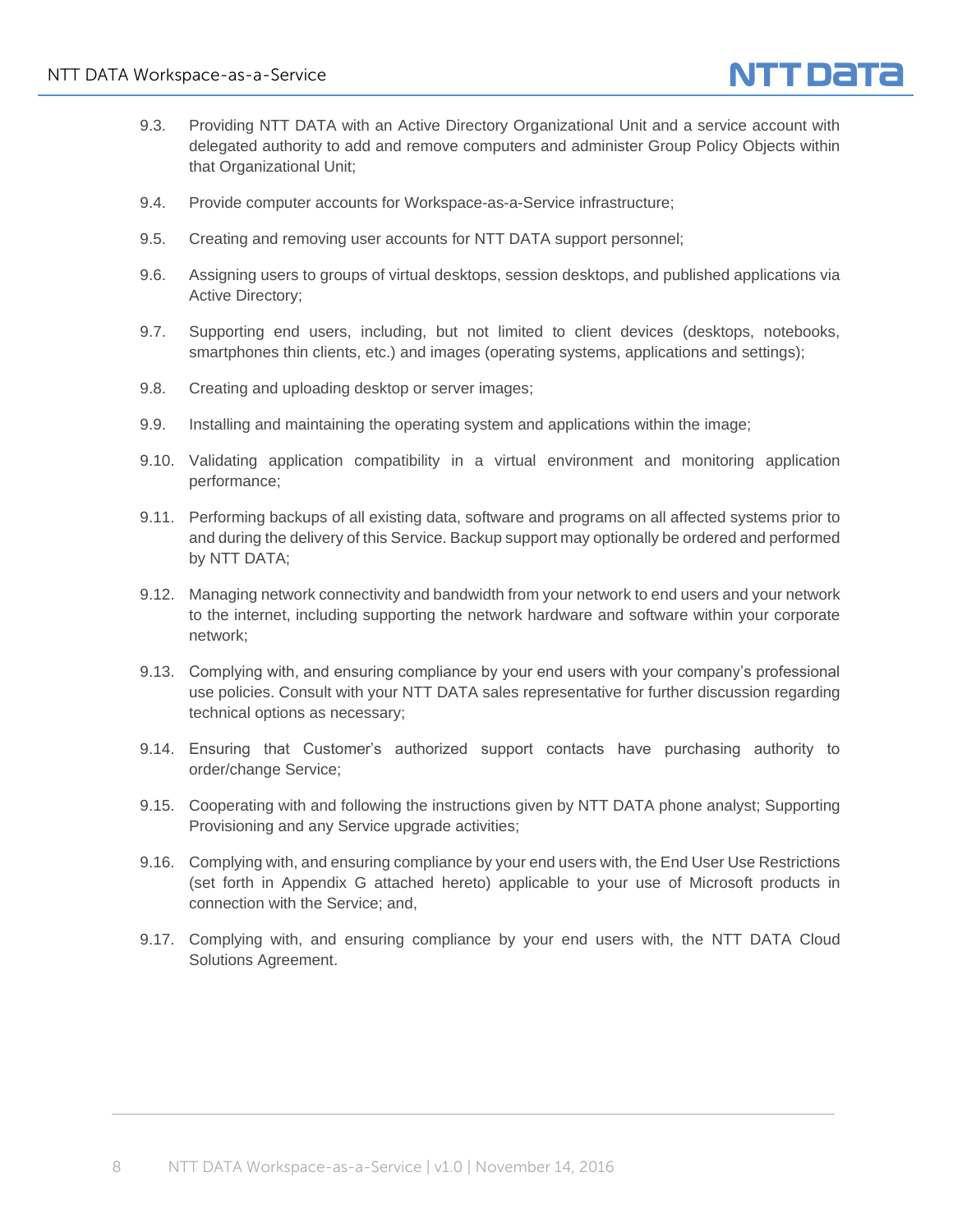# 10. General Customer Obligations

- 10.1. Authority to Grant Access. Customer represents and warrants that it has obtained permission for both Customer and NTT DATA to access and use, whether remotely or in-person, Customerowned or licensed software, hardware, systems, the data located thereon and all hardware and software components included therein, for the purpose of providing these Services. If Customer does not already have that permission, it is Customer's responsibility to obtain it, at Customer's expense, before Customer asks NTT DATA to perform these Services.
- 10.2. Customer Cooperation. Customer understands that without prompt and adequate cooperation, NTT DATA will not be able to perform the Service or, if performed, the Service may be materially altered or delayed. Accordingly, Customer will promptly and reasonably provide NTT DATA with all cooperation necessary for NTT DATA to perform the Service. If Customer does not provide reasonably adequate cooperation in accordance with the foregoing, NTT DATA will not be responsible for any failure to perform the Service and Customer will not be entitled to a refund.
- 10.3. Third Party Warranties. These Services may require NTT DATA to access hardware or software that is not manufactured by NTT DATA. Some manufacturers' warranties may become void if NTT DATA or anyone else other than the manufacturer works on the hardware or software. Customer will ensure that NTT DATA's performance of Services will not affect such warranties or, if it does, that the effect will be acceptable to Customer. NTT DATA does not take responsibility for third party warranties or for any effect that the Services may have on those warranties.
- 10.4. Best Practice Adoption for virtual desktop environment maintenance. Customer will follow industry best practices in developing and maintaining virtual desktop environment pool template images, desktop operating systems, and installed applications in order to provide a satisfactory end user experience. These practices include sufficient testing to verify the operation of virtual desktop pool template images prior to installation of new or changes to existing images. Pool template images should be reviewed at six month intervals. If Customer does not follow regular maintenance practices for pool templates, desktop operating systems, and applications NTT DATA will not be responsible for Service impacts to end users and Customer will not be entitled to a refund.

#### 11. Exclusions

- 11.1. NTT DATA is not responsible for performing any backups of data, software, systems and/or programs. These activities remain at all times the sole responsibility of the Customer. Customer will complete a backup of all existing data, software and programs on all affected systems prior to and during the delivery of this Service. Customer should make regular backup copies of the data stored on all affected systems as a precaution against possible failures, alterations, or loss of data.
- 11.2. NTT DATA WILL HAVE NO LIABILITY FOR:
	- ANY OF YOUR CONFIDENTIAL, PROPRIETARY OR PERSONAL INFORMATION;
	- LOST OR CORRUPTED DATA, PROGRAMS OR SOFTWARE;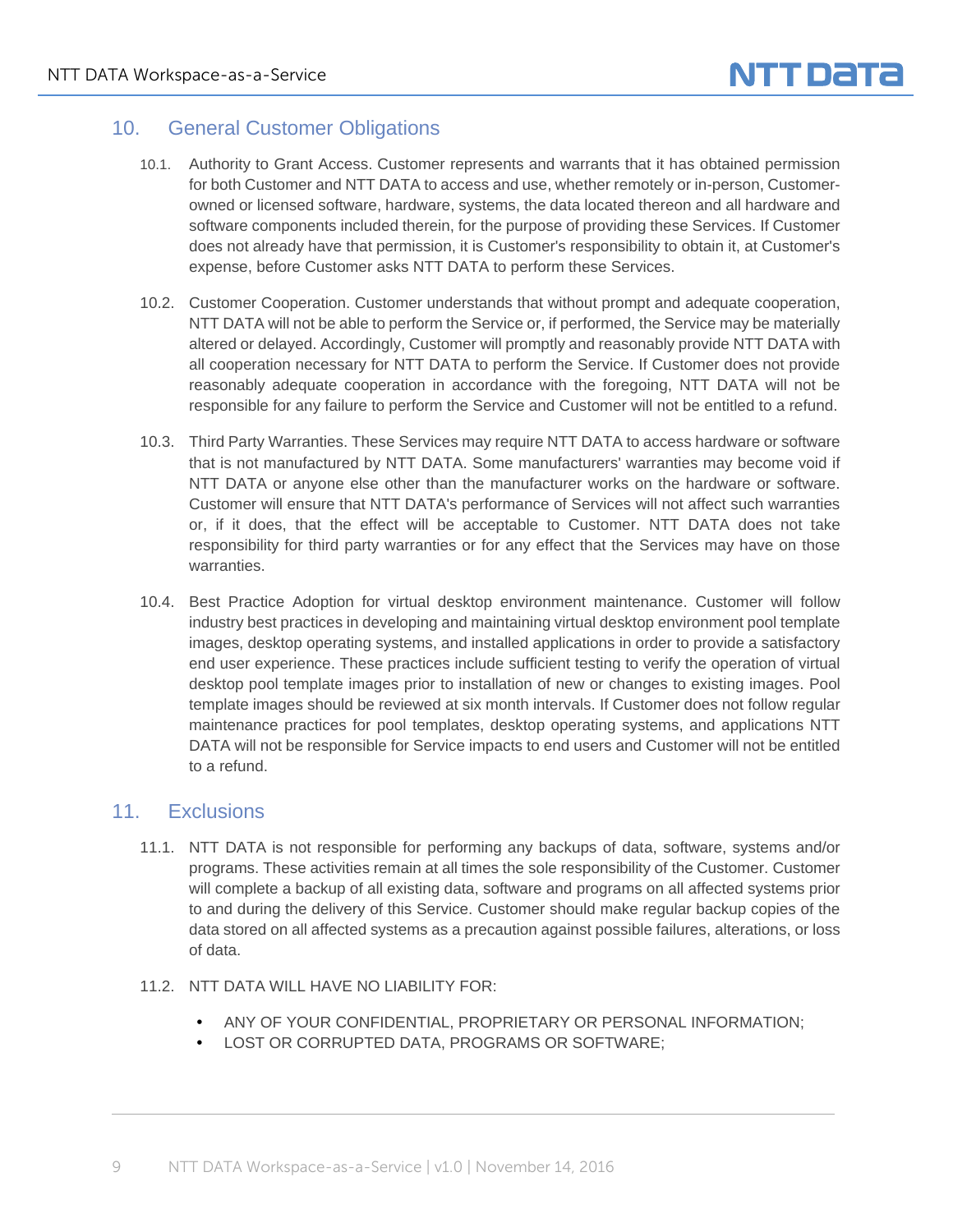

- DAMAGED OR LOST REMOVABLE MEDIA;
- THE LOSS OF USE OF A SYSTEM OR NETWORK; AND/OR
- FOR ANY ACTS OR OMISSIONS, INCLUDING NEGLIGENCE, BY NTT DATA OR A THIRD-PARTY SERVICE PROVIDER.
- 11.3. NTT DATA will not be responsible for the restoration or reinstallation of any programs or data.
- 11.4. NTT DATA Workspace-as-a-Service (including RCS) will not support efforts to convert a Customer's physical image to the virtual environment nor will support be available for the tools designed to do this conversion. NTT DATA Workspace-as-a-Service will not support any issues that arise as a result of the Customers providing a 'converted' image to use within the NTT DATA Workspace-as-a-Service environment. NTT DATA has an optional Image Creation service available to help create your new virtual image.

#### 12. NTT DATA Responsibilities

Obtaining all licenses necessary to provide infrastructure in order to provide the Service, including, but not limited to, Microsoft Windows Server, hypervisor, and virtual desktop infrastructure (VDI) software licenses;

- 12.1. Notifying you to create or delete user accounts for NTT DATA support personnel;
- 12.2. Deploying desktop or server images provided by you;
- 12.3. Providing a starter image optimally configured for the NTT DATA Workspace environment;
- 12.4. Creating and removing desktops and application publications as well as managing required Group Policy Objects within the Customer provided Active Directory Organizational Unit;
- 12.5. Maintaining Service platform hardware and software that reside in NTT DATA data center, including connection from NTT DATA to the internet and the NTT DATA VPN concentrator;
- 12.6. NTT DATA will maintain backups of the Customer's environment and program data for the purpose of enabling the restoration of client Workspace-as-a-Service operations. This does not replace the Customer's backup responsibilities as noted in the Customer Responsibilities section. Performing incident and request management for platform-level support in accordance with Operational Response Targets in Appendix D; and,
- 12.7. Ensuring compliance with security statement in Appendix B.

#### 13. Miscellaneous

13.1. No hardware is being transferred, sold, leased or licensed to Customer under this Service Description. To the extent NTT DATA uses hardware or software as part of its delivery of the Service, such hardware or software will be licensed, owned or otherwise held by NTT DATA. The Service can be hosted out of data centers in both the United States and the European Economic Area.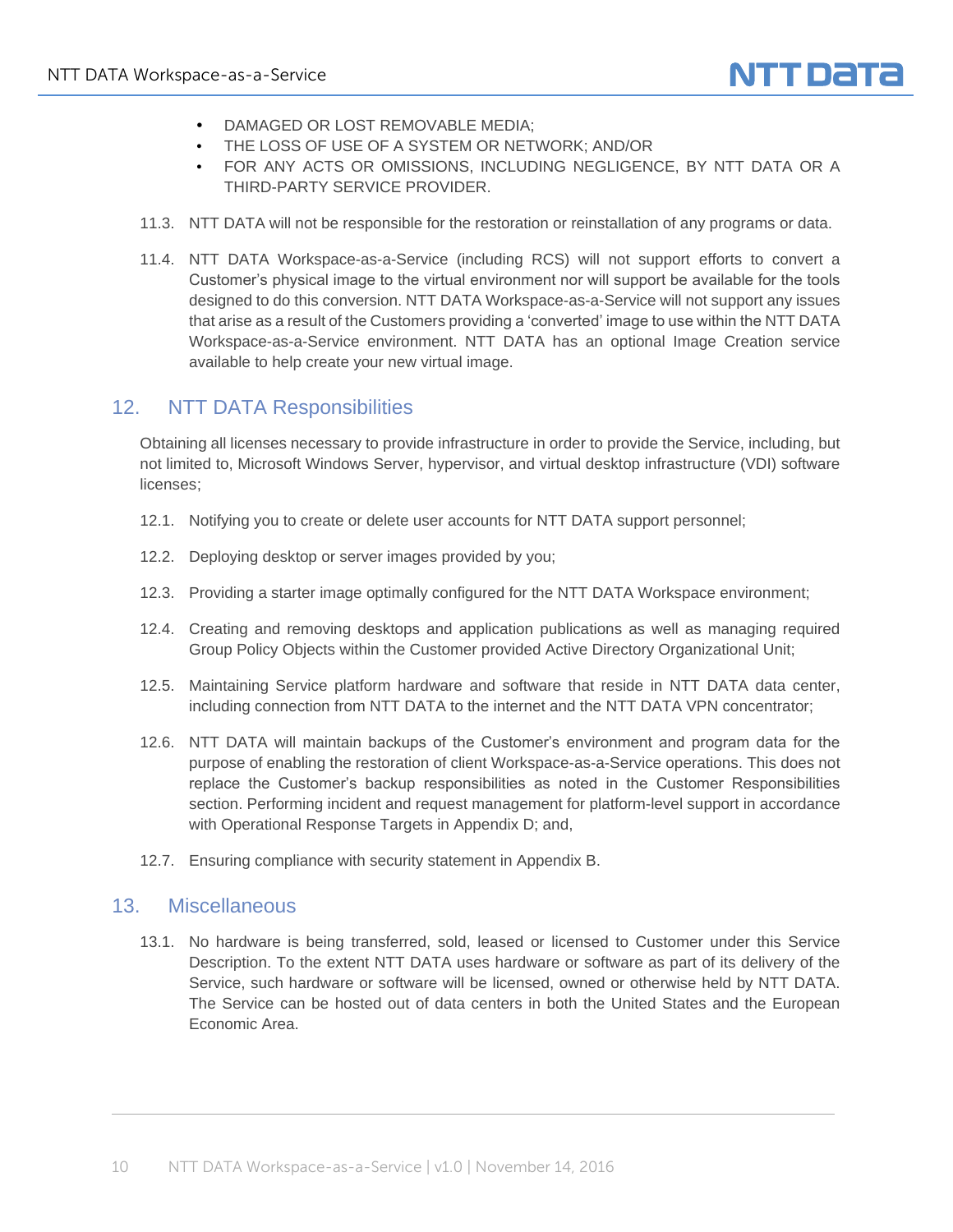

- 13.2. NTT DATA will perform an interview-based discovery process with Customer IT management in order to identify number of users, types of users, user locations, normal working hours, and associated requirements. During this discovery, Customer will select which region(s) to host the Service.
- 13.3. NTT DATA may modify the Service (including modifications to the software and other elements of the NTT DATA Infrastructure) at any time, without prior notice, provided the modification does not materially denigrate the functionality of the Service.

### 14. NTT DATA Services Terms & Conditions

- 14.1. This Service Description is entered between you and the NTT DATA entity identified on your invoice for the purchase of this Service. This Service is provided subject to and governed by Customer's separate signed master services agreement with NTT DATA that explicitly authorizes the sale of this Service. In the absence of such agreement, depending on Customer's location, this Service is provided subject to and governed by NTT DATA's Cloud Solutions Agreement (as applicable, the "Agreement") which can be accessed via the following link: [https://www.nttdataservices.com/en-us/contracts.](https://www.nttdataservices.com/en-us/contracts)
- 14.2. Customer further agrees that by renewing, modifying, extending or continuing to utilize the Service beyond the initial term, the Service will be subject to the then-current Service Description available for review at [https://www.nttdataservices.com/en-us/contracts.](https://www.nttdataservices.com/en-us/contracts)
- 14.3. To the extent that any terms of this Service Description conflict with any terms of the Agreement, the terms of this Service Description will prevail, but only to the extent of the specific conflict, and will not be read or deemed to replace any other terms in the Agreement which are not specifically contradicted by this Service Description.
- 14.4. By placing your order for the Services, receiving delivery of the Services, utilizing the Services or associated software or by clicking/checking the "I Agree" button or box or similar on the NTT DATAServices.com website in connection with your purchase or within a NTT DATA software or Internet interface, you agree to be bound by this Service Description and the agreements incorporated by reference herein. If you are entering this Service Description on behalf of a company or other legal entity, you represent that you have authority to bind such entity to this Service Description, in which case "you" or "Customer" shall refer to such entity. In addition to receiving this Service Description, Customers in certain countries may also be required to execute a signed Order Form.

## 15. Supplemental Terms & Conditions

15.1. Term of Service. This Service Description commences on the date listed on your Order Form and continues through the term ("Term") indicated on the Order Form. As applicable, the number of systems, licenses, installations, deployments, managed end points or end-users for which Customer has purchased any one or more Services, the rate or price, and the applicable Term for each Service is indicated on Customer's Order Form. Unless otherwise agreed in writing between NTT DATA and Customer, purchases of Services under this Service Description must be solely for Customer's own internal use and not for resale or service bureau purposes.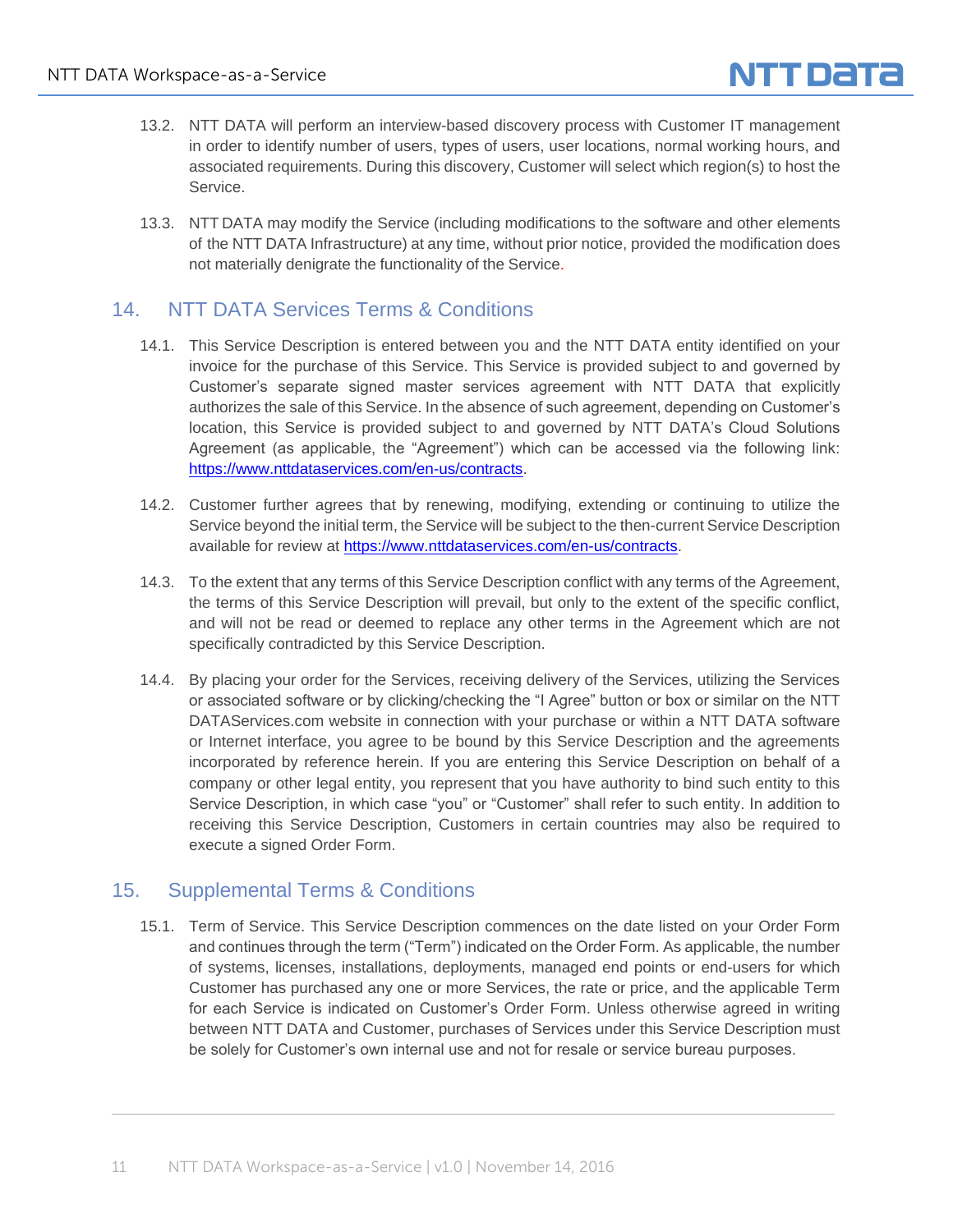

- 15.2. Important Additional Information
	- A. Payment for Hardware Purchased With Services. Unless otherwise agreed to in writing, payment for hardware shall in no case be contingent upon performance or delivery of cloud or SaaS services purchased with such hardware.
	- B. Optional Services. Optional services (including point-of–need support, installation, consulting, managed, professional, support, security or training services) may be available for purchase from NTT DATA and will vary by Customer location. Optional services may require a separate agreement with NTT DATA. In the absence of such agreement, optional services are provided pursuant to this Service Description.
	- C. Geographic Limitations and Relocation. This Service is not available at all locations. Service options, including service levels, technical support hours, and on-site response times will vary by geography and certain options may not be available for purchase in Customer's location, so please contact your sales representative for these details.

© 2016 NTT DATA Inc. All rights reserved. Trademarks and trade names may be used in this document to refer to either the entities claiming the marks and names or their products. Specifications are correct at date of publication but are subject to availability or change without notice at any time. NTT DATA and its affiliates cannot be responsible for errors or omissions in typography or photography. NTT DATA's terms and conditions of sale apply and are available at [www.nttdataservices.com/en-us/contracts](https://www.nttdataservices.com/en-us/contracts) and on request.

Trademarks used in this text: NTT DATA™, and the NTT DATA logo are trademarks of NTT DATA Inc.

Microsoft®, ActiveDirectory are trademarks or registered trademarks of Microsoft Corporation in the United States and/or other countries. The Wyse logo and Wyse are trademarks of Wyse Technology Inc.

Other trademarks and trade names may be used in this publication to refer to either the entities claiming the marks and names or their products. NTT DATA Inc. disclaims any proprietary interest in trademarks and trade names other than its own.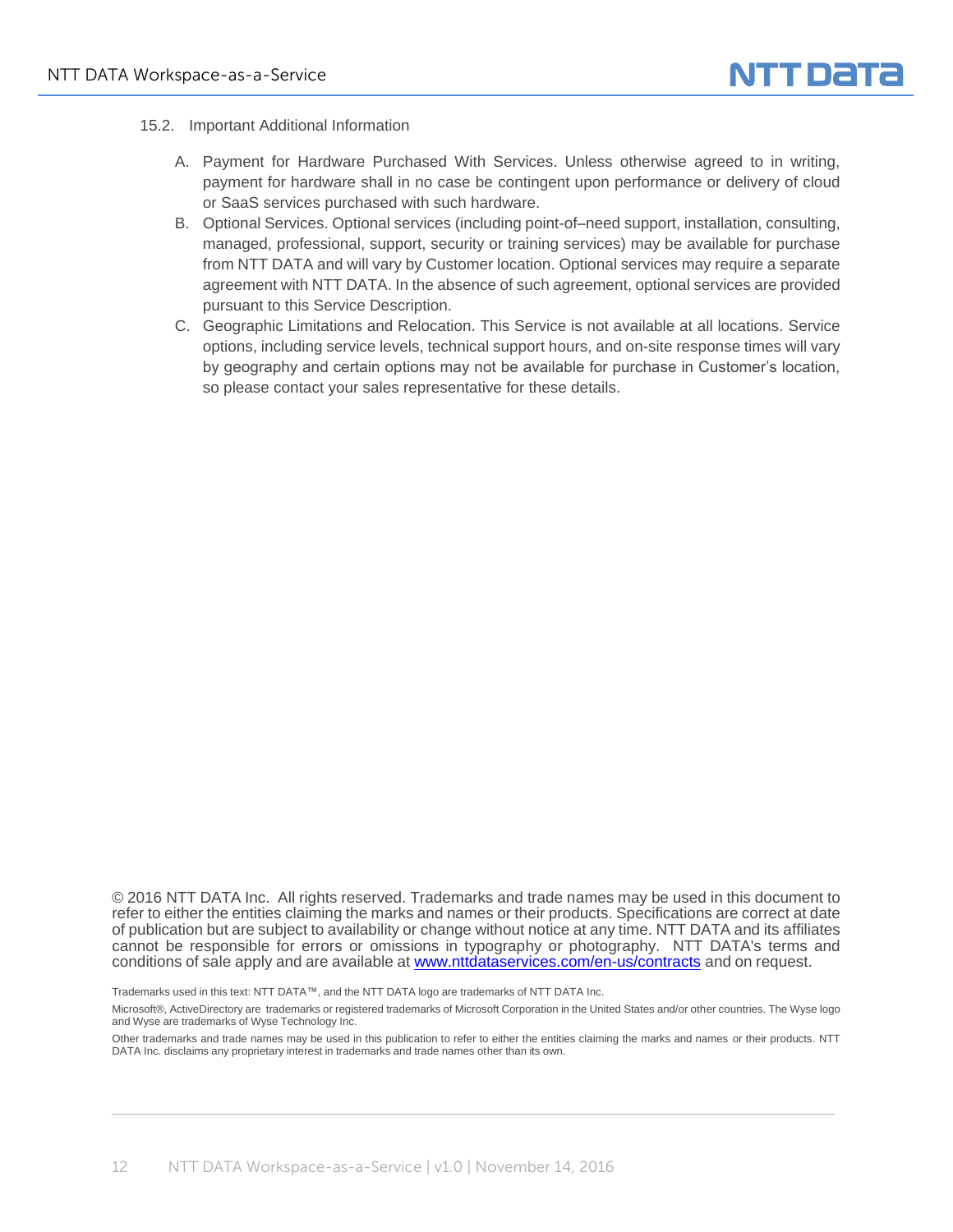# **Appendix A: Pilot**

The NTT DATA Workspace-as-a-Service pilot is designed to allow Customers to verify full production operations on a reduced scale for a fixed period of time and then quickly expand into full scale production. There are no differences in the pilot infrastructure and the production infrastructure however; some limitations will exist to reflect the scale and short time period of the pilot.

The pilot length is sixty (60) days from Activation Date. This will include approximately fifteen (15) days for provisioning and the remainder for pilot environment use. The pilot may be extended in thirty (30)-day increments up to one hundred and twenty (120) day total pilot length (two (2) extensions).

The pilot will adhere to the terms and conditions of the NTT DATA Workspace-as-a-Service Service Description unless otherwise noted in this Appendix A.

#### 1. Pilot build-out

The pilot is designed to allow maximum use for the Customer of one host. Therefore the Customer has options in selecting the profiles needed for its particular test cases without impacting the cost of the pilot.

The pilot price includes a one-time setup fee with the first host. This does not include the VPN backhaul circuit which must be purchased separately if needed.

A Pilot File Server is included in all pilot builds.

In order to calculate the maximum seats at the various profiles the following chart should be considered. Please consult with your NTT DATA representative for further guidance. Pilot profile desktop models reference in the following table, ex., "Standard", are defined under "NTT DATA Workspace-as-a-Service components" on page two (2).

| Profile (see table 1)                                                                    | Standard                                                                                                                                                                | Enhanced | Professional | Premium |
|------------------------------------------------------------------------------------------|-------------------------------------------------------------------------------------------------------------------------------------------------------------------------|----------|--------------|---------|
| Maximum if one profile used on<br>host                                                   | 50                                                                                                                                                                      | 32       | 25           | 12      |
| Profile Factor - multiply by number<br>of seats desired - Total must be<br>less than 50. |                                                                                                                                                                         | 1.5      | 2            |         |
| Application Delivery Host - Shared<br>Session Desktops or Published<br>Applications      | Up to 4 shared session desktop/published application virtual<br>machines (VMs).<br>Note: Maximum concurrent user count will be dependent<br>upon applications deployed. |          |              |         |

#### 2. Billing

Billing as per the Service Description.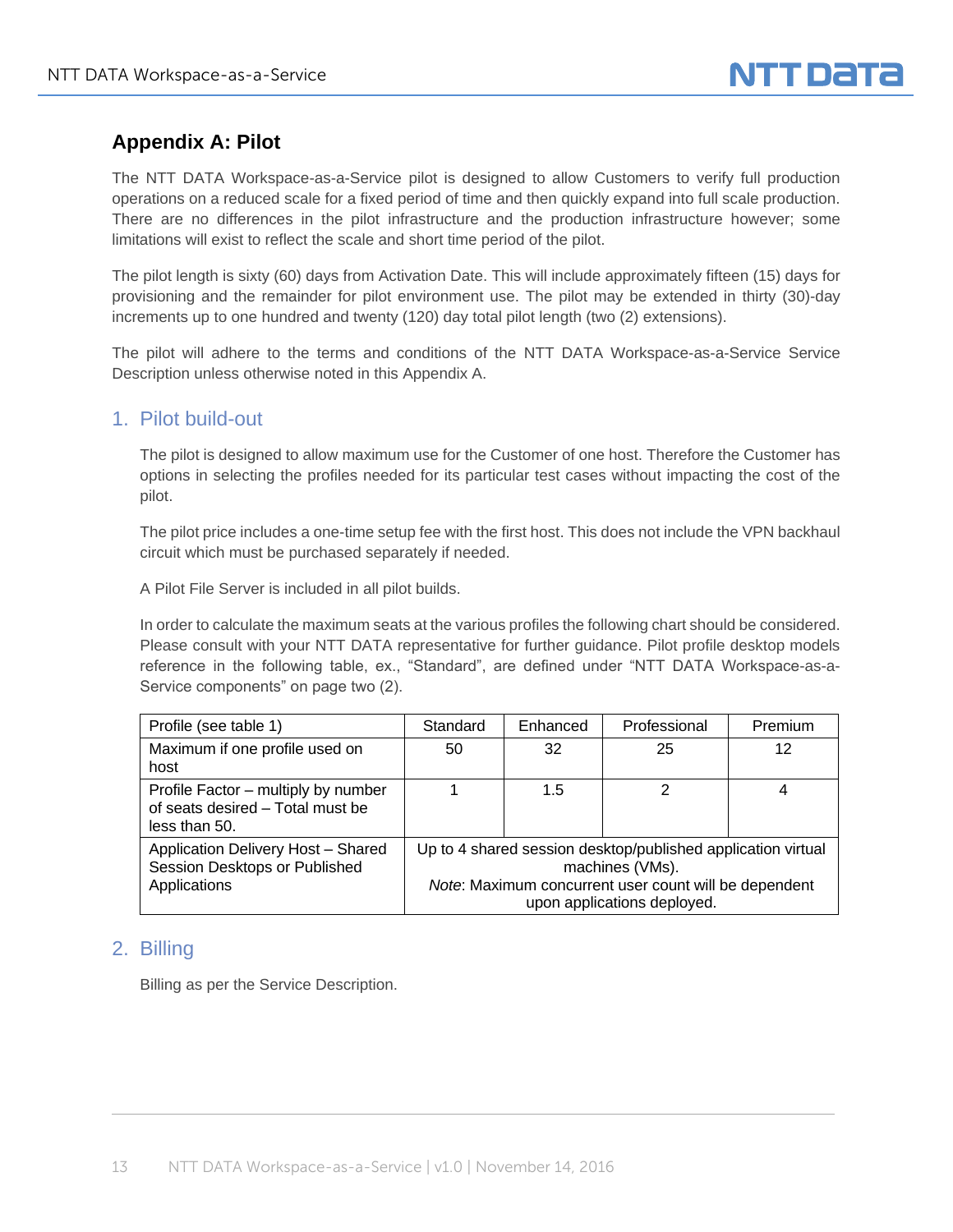# 3. Provisioning

The provisioning process remains unchanged as the infrastructure used for production is the same as used for pilot.

# 4. Exceptions to the full production Service Description

Pilots are intended for the Customer to test use cases, images and applications and NTT DATA response and support. Customers should not use the pilot NTT DATA Workspace-as-a-Service for their production work.

The 99.5% Monthly Service Uptime Percentage applies to the pilot since it is on the production environment; however, no credits will be authorized for submission during the pilot if the Uptime Percentage is not achieved.

All Standard Service Features are included except for the following:

Standby Desktops are not valid for pilot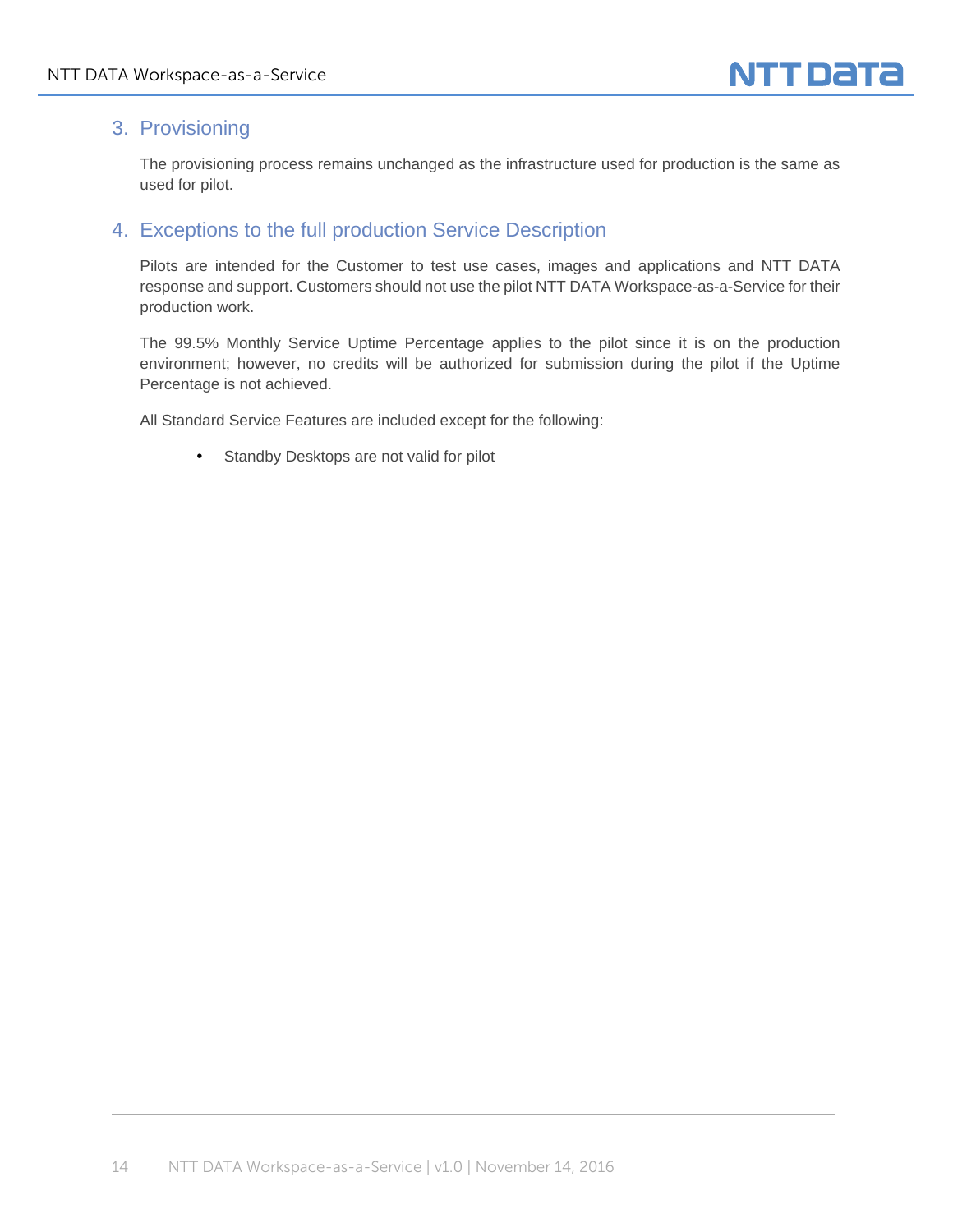# **Appendix B: Security statement**

#### Commitment to security

NTT DATA Workspace-as-a-Service is designed and built to address key security aspects, including:

Integrity: Through Internet Protocol Security (IPsec), Secure Socket Layer (SSL), and secure VPN connections, the Service provides industry standard encryption and message authentication to help ensure that Customer data cannot be modified during transmission.

Confidentiality: The Service is designed to allow only authorized users to access information within their virtual environment. In addition to the confidentiality enabled through secured network connections, your existing domain and desktop security controls are still available and controlled by you.

Availability: The Service uses mission-critical, highly robust, top-tier data centers, designed to enable service availability at all times.

#### **Overview**

The Service uses the following controls to ensure that the integrity, confidentiality and availability of your information meet strong standards:<sup>1</sup>

Physical controls, including environmental controls, are designed to protect the physical environment; for example, access controls, fire prevention systems, cooling systems, exit routes, security personnel and datacenter surveillance monitoring.

Technical controls, also called logical controls, are selected and implemented to mitigate risk; for example, firewalls, intrusion detection and prevention systems, and encryption mechanisms.

Administrative controls include policy and procedures; for example, security and escalation policies, log audits, vulnerability scanning and penetration testing.

## Physical controls

l

NTT DATA's data centers are designed to support and protect mission-critical operations. These data centers provide multi‐level physical security features and a rigidly-controlled operating environment to help protect Customer assets and operations. NTT DATA's service datacenters are audited annually to maintain ISO/IEC 27001 and other certifications.

 $1$  The controls outlined in this Appendix are designed to provide strong data security safeguards that meet the needs of a typical user. They are not intended or designed to address all industry specific requirements that are driven by regulatory requirements such as HIPAA. Users with specific data security requirements that exceed the controls listed in this Appendix should discuss alternative cloud solutions with their NTT DATA representative.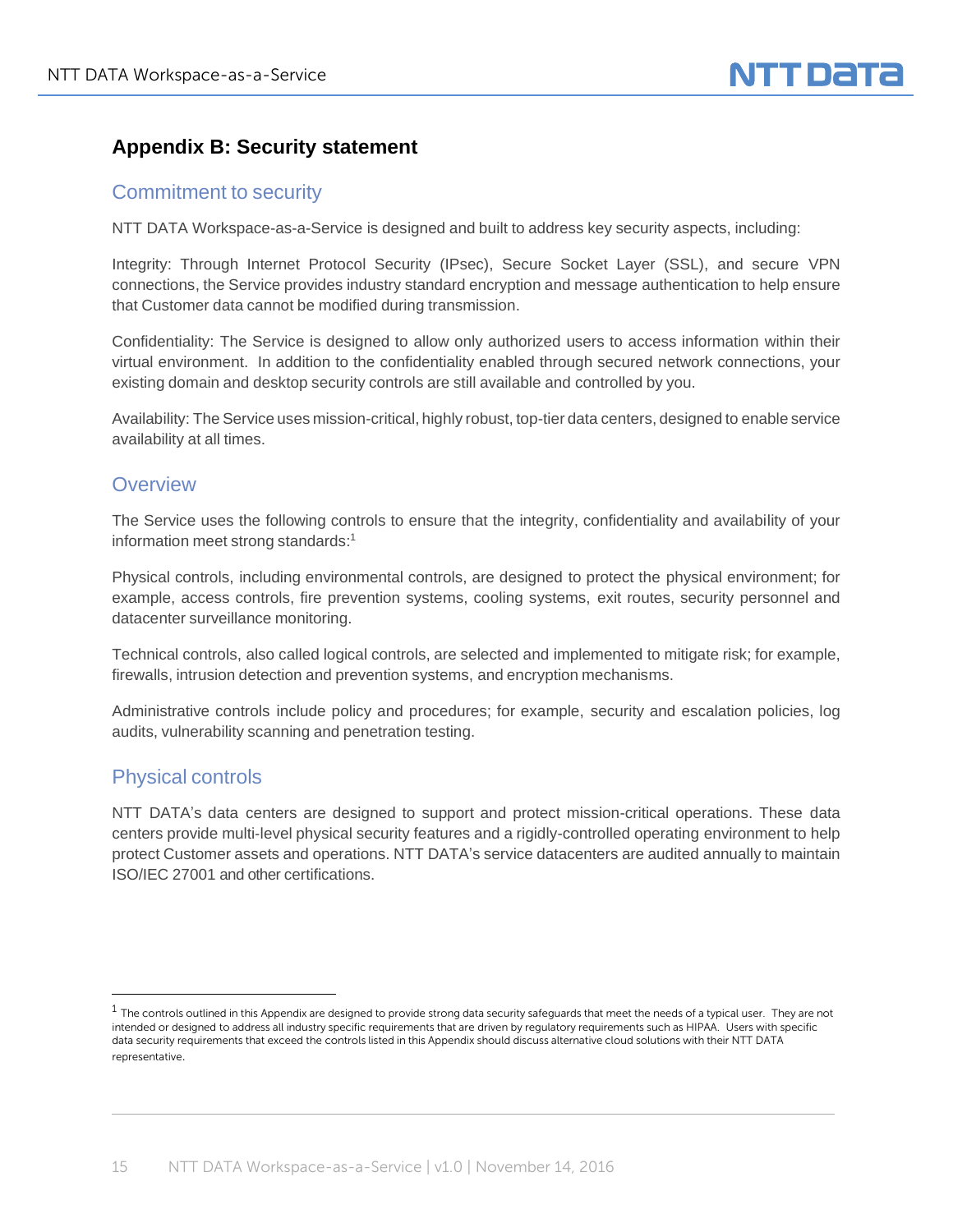

1. Access and Security Controls

Access to NTT DATA's service datacenters is highly controlled. All entrances are monitored and have alarms for protection. These datacenters are staffed with 24‐hour security officers to augment physical security features, providing protection of your operations.

2. CCTV Digital Recorders

CCTV security cameras monitor designated sensitive areas.

3. Fire Suppression

Industry standard fire suppression systems for multi-tenant datacenters are in use.

4. Environmental Controls

NTT DATA's service data centers are constructed to meet the highest standards of redundancy. Service datacenters also include critical power and cooling systems that are provisioned with appropriate redundant failover infrastructure. The critical power and cooling infrastructure is backed up by an emergency power generation system.

#### Technical controls

1. Network and System Security

Multiple levels of disparate defenses are used to protect customer information and strictly control network access to the NTT DATA data center. Customers connect with the Service via MPLS, IPsec VPN, and SSL connections to provide industry-standard link security to help ensure that customer data cannot be modified during transmission. All access to Service servers is strictly monitored. In addition, Service servers are configured to prevent intrusions and protect against day‐to‐day threats. The servers are selected and configured to maximize their reliability, security, scalability and efficiency.

Customer isolation is implemented through Virtual Routing and Forwarding (VRF), as well as Layer 2 VLANs.

VM processing is performed within a single region only. Data hosted on virtual machines that are provisioned in Slough is not replicated or otherwise transferred to NTT DATA datacenters located in other regions. Customer account information, however, is processed in other regions for billing and support. In addition, the Service infrastructure in the Slough datacenter will be monitored from NTT DATA SecureWorks Security Operations Centers (SOC) located in the United States. NTT DATA subscribes to the provisions of Directive 95/46/EC for data privacy and protection.

2. Firewalls

Customer data transfers are made from the Customer's environment to the Service system via standard MPLS circuits or an IPsec VPN connection through the Customer's firewall. All non‐required firewall ports are blocked on the NTT DATA Workspace-as-a-Service firewalls.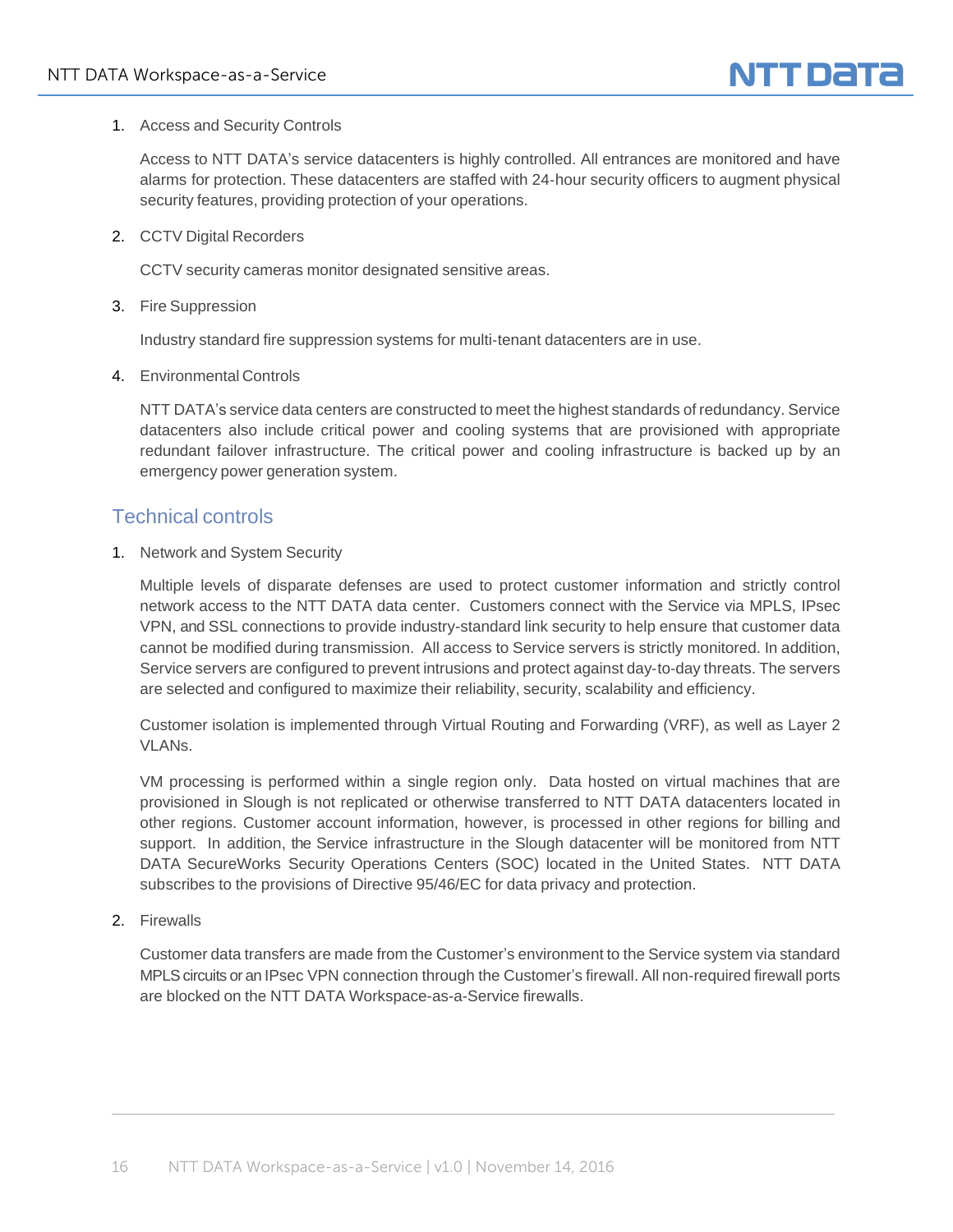

3. Intrusion prevention systems

NTT DATA uses enterprise-grade intrusion detection / intrusion prevention systems (IDS/IPS) within the Service infrastructure to provide another mechanism for the early detection and prevention of data breaches.

4. Security Operations Center monitoring

NTT DATA SecureWorks monitors all firewalls, web application firewalls and other network probes within the Service infrastructure to facilitate early detection of any attempted data breaches.

5. Access controls

Access to corporate systems is restricted, based on procedures to ensure appropriate approvals. To reduce the risk of misuse, intentional or otherwise, access is provided based on segregation of duties and least privileges. Remote access and wireless computing capabilities are restricted and require that both user and system safeguards are in place. Specific event logs from key devices and systems are centrally collected and reported on an exceptions basis to enable incident response and forensic investigations by recognized experts in this area.

6. Vulnerability scanning

Internal and external vulnerability scans are performed on NTT DATA's cloud infrastructure periodically and after any significant change in the network.

#### Administrative controls

1. Datacenter access history

Physical access history to the NTT DATA datacenters is recorded.

2. Personnel security

All NTT DATA employees with access to the Service environment are responsible for compliance with NTT DATA information security policies and standards. As part of the employment process, employees undergo a screening process applicable per regional law. In the United States, personnel screening procedures include criminal background checks and drug screening.

A banner stating NTT DATA's standard on Acceptable Use is displayed upon login to servers, desktops and notebooks. NTT DATA's annual compliance training includes a requirement for employees to complete an online course and pass an assessment covering information security and data privacy. Additional mechanisms for security awareness and education include articles in the corporate newsletters, website and whitepapers, presentation seminars and additional online courses.

3. Communications and operations management

Changes to the Service infrastructure, systems and applications are managed through a centralized change management program, which includes testing, back out procedures, business impact analysis and management approval, where appropriate.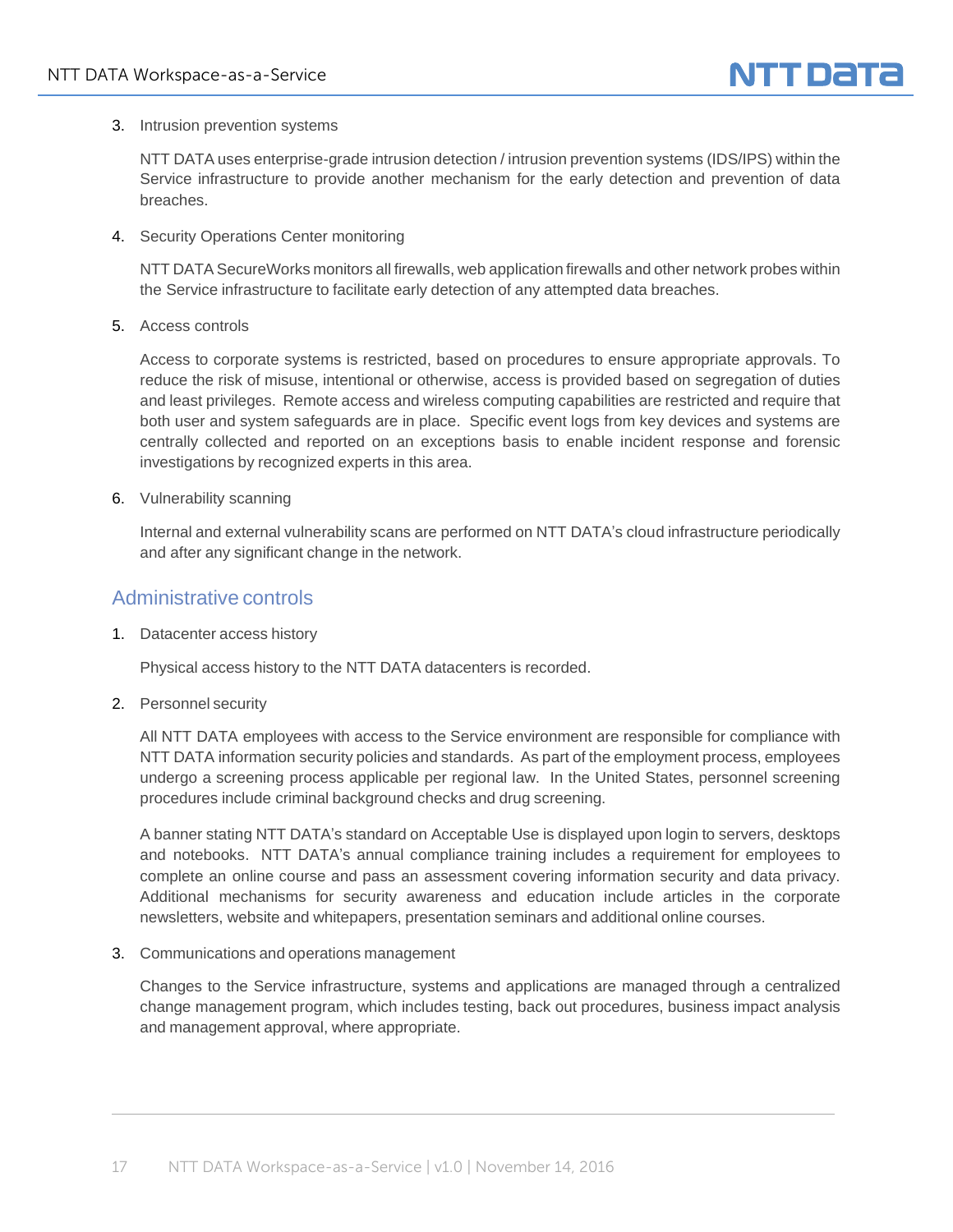

Incident response procedures exist for security and data protection incidents. The procedures include incident analysis, containment, response, remediation, reporting and procedures for returning to normal operations.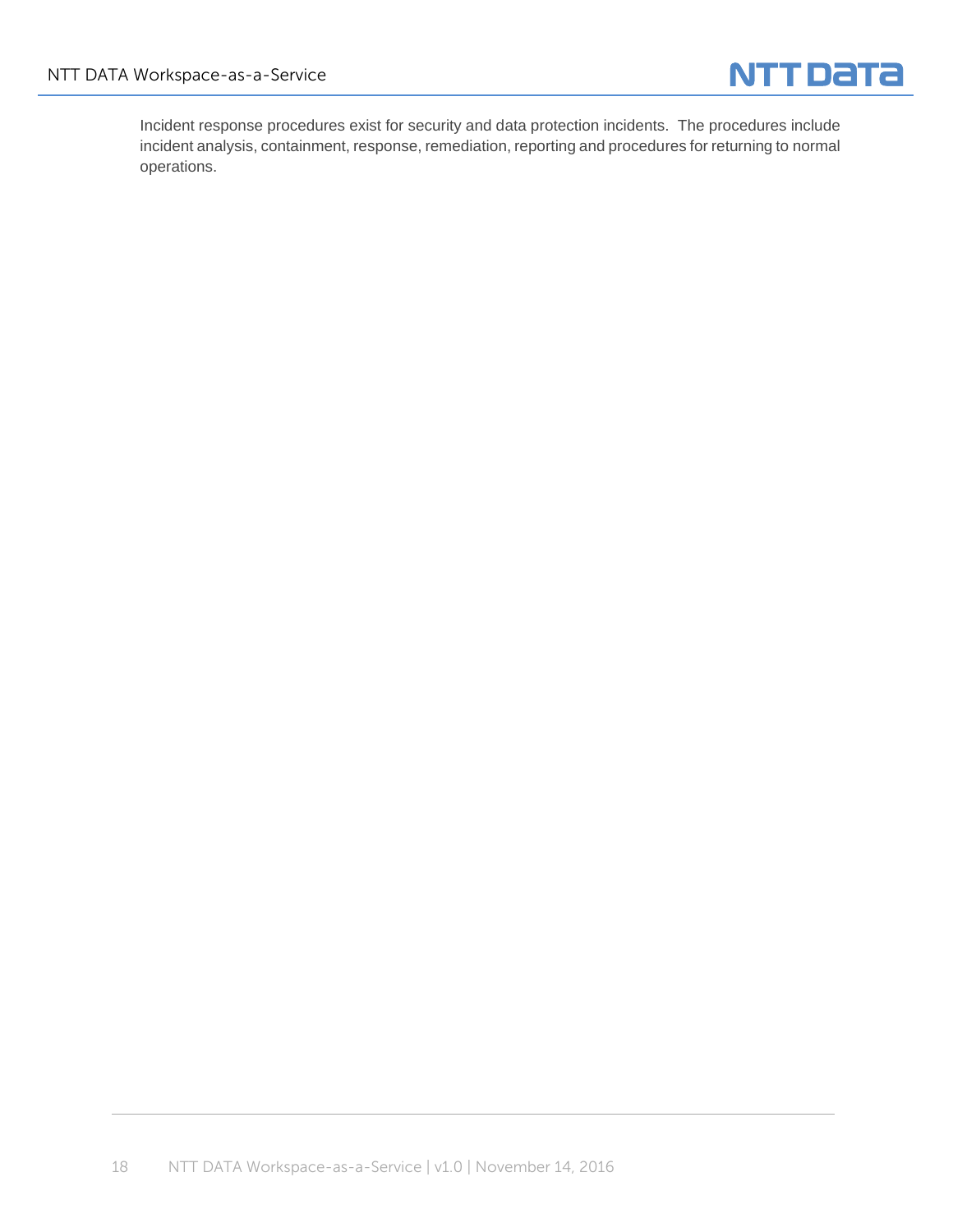# **Appendix C: Service Level Agreement for NTT DATA Workspace-as-a-Service**

During the term of the applicable Order Form between NTT DATA and Customer for the Service, NTT DATA will use commercially reasonable efforts to achieve a Monthly Uptime Percentage (as defined below) of at least 99.5% for the NTT DATA Infrastructure for any calendar month.

NTT DATA will report Monthly Uptime Percentage on a Service wide basis which is inclusive of all production infrastructures and not for individual Customer environments. NTT DATA acknowledges that individual Customer monthly uptime percentage may be different (higher or lower) due to impact of an event on a smaller portion of the production environment. If NTT DATA does not meet the SLA on Monthly Uptime Percentage with respect to an individual Customer's environment that Customer has the ability to request a Credit (as defined below), assuming that Customer's account is current and not suspended.

# **Definitions**

The following definitions apply to this SLA (all times in minutes unless otherwise noted). All definitions are "Service" based.

- **NTT DATA infrastructure**: The network and hardware infrastructure which extends from the Service computing resources to the data center-located router that provides the outside interface of each of NTT DATA's WAN connections to its backbone providers, in addition to the data center infrastructure which includes the HVAC, managed power systems, backup generators, and battery backup systems, as well as the servers, the storage, and the network related to the Service.
- **Excluded Minutes:** Minutes of downtime that (i) occur prior to Provisioning being completed (as described in the Provisioning section of the Service Description); (ii) result from Service unavailability caused by maintenance of the platform used to provide the Service which does not exceed the pre-determined unavailability window for such maintenance; (iii) result from Service unavailability caused by events outside the reasonable control of NTT DATA or its subcontractors, including failure or unavailability of the Customer's systems, the internet, or any other service or third-party used by Customer to use, connect to, or access the Service; and (iv) activities by Customer resulting in the inability to use the Service. Excluded Minutes are not counted toward Monthly Calendar Minutes.
- **Monthly Calendar Minutes:** The total number of minutes in a given calendar month minus any Excluded Minutes.
- **Monthly Uptime Percentage**: Percentage of time the Service is available in a given calendar month taking into account Excluded Minutes and Monthly Service Downtime. See SLA Calculation set forth below.
- **Monthly Service Downtime:** Total number of minutes per service outage (excluding Excluded Minutes) multiplied by the total number of Service Subscriptions rendered unusable or inaccessible by the incident in a calendar month.
- **Monthly Service Minutes:** Monthly Calendar Minutes multiplied by the total number of Service Subscriptions.
- **Service Subscription:** The total number of virtual desktop or application delivery host subscriptions (includes file servers) for all Customers.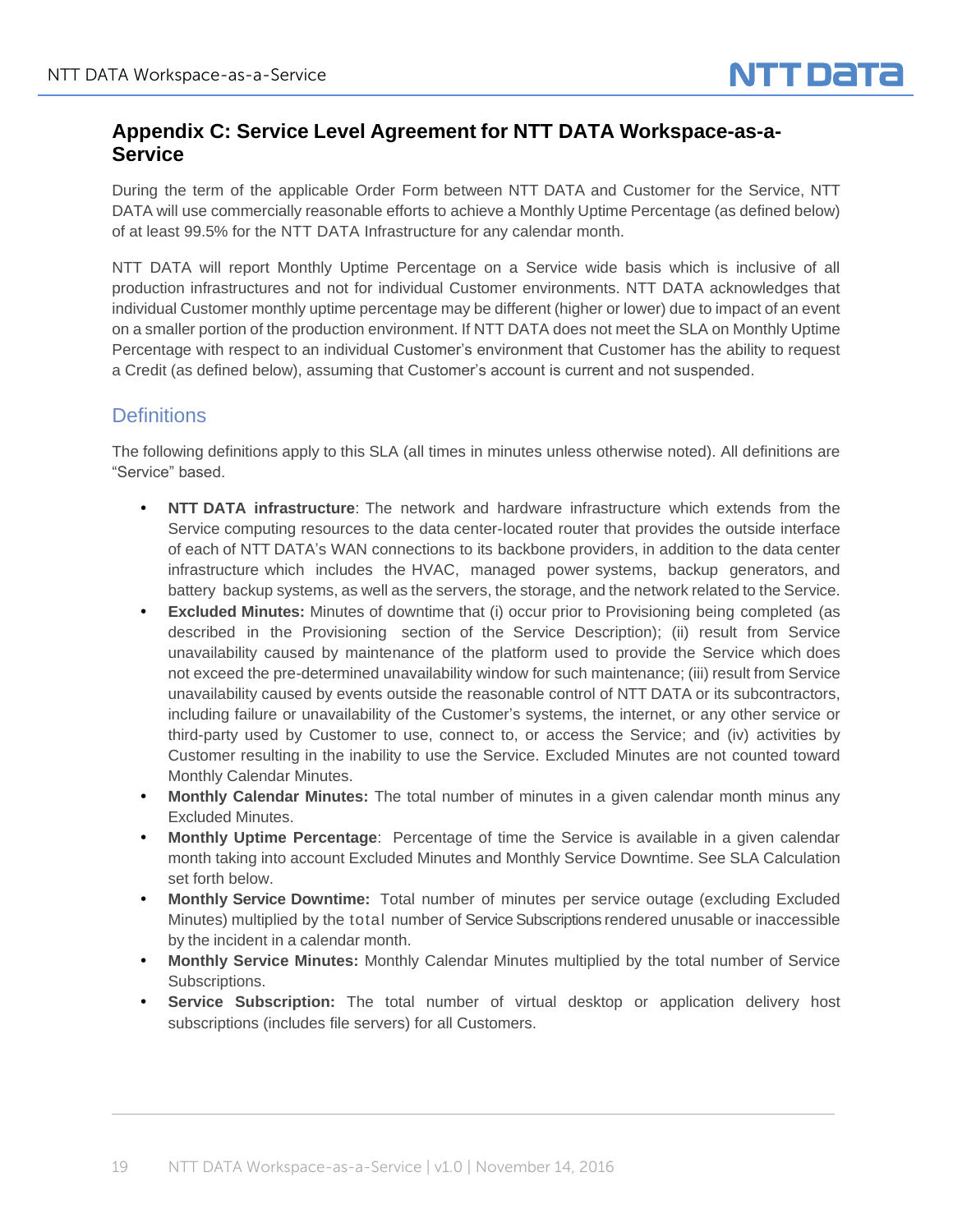

### SLA Calculation:

**Service based** (Reported monthly & calculated by NTT DATA):

Monthly Uptime Percentage  $=$   $\frac{100 \text{ X (Monthly Service Number})}{\text{M, high}}$ Monthly Service Minutes

#### **Credits**

Provided 1) your account with NTT DATA is current and not suspended; and 2) NTT DATA's failure to meet this SLA was not a result from end-user over-subscription of an Application Delivery Host or undersizing for any software or other technology you utilize with an Application Delivery Host, you may be eligible to receive the below-referenced credits ("Credits").

If NTT DATA does not meet the SLA for a particular calendar month during the term set forth in the Order Form, NTT DATA will, at Customer's request, provide the applicable credit ("Credit") set out below with respect to charges billed for the Service in the month of occurrence:

| <b>Monthly Uptime</b><br>Percentage | Credit Percentage Amount                                     |
|-------------------------------------|--------------------------------------------------------------|
| 100% - 99.5%                        | 0% of charges billed for the Service in month of occurrence  |
| 99.49% - 99.11%                     | 10% of charges billed for the Service in month of occurrence |
| $\leq$ 99.10%                       | 15% of charges billed for the Service in month of occurrence |

Fractions of a minute will be rounded-up to the next highest minute.

**Example:** Assume 30 days in a calendar month. Assume a 500 seat customer with outage from power failure for 3 servers that results in 250 seats being inaccessible for 440 minutes. Also assume during the month a planned service wide maintenance event with duration of 25 minutes impacted all 500 seats. Assume no other customers.

Excluded Minutes = 25

Monthly Calendar Minutes =  $43,200 - 25 = 43,175$ 

Service Subscriptions = 500

Monthly Service Minutes = 43,175 x 500 = 21,587,500

Monthly Service Downtime =  $440 \times 250 = 110,000$ 

Uptime Percentage  $=$   $\frac{100 \text{ X} \times ( \text{Monthly Service Minutes - Monthly Service Downtime})}{T}$ Monthly Service Minutes

Therefore:

Monthly Uptime Percentage =  $\frac{100 \text{ X} (21,587,500 \text{ min} - 110,000 \text{ min})}{21,587,500 \text{ min}}$  = 99.49% for a credit of 10%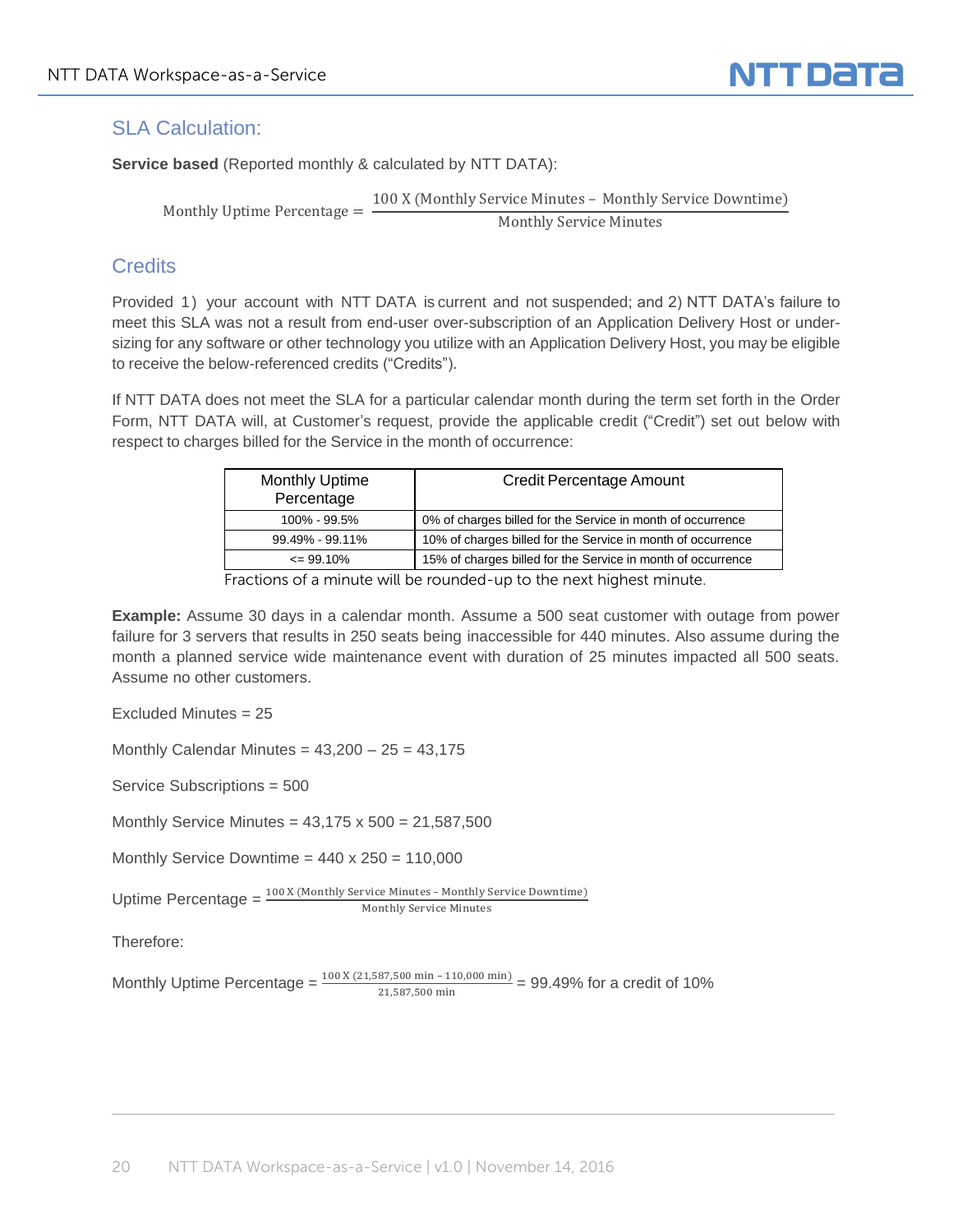#### **Incidents**

Incidents are submitted through NTT DATA's incident management system.

#### Maximum credit

The maximum Credit available to Customer if NTT DATA is unable to meet the SLA is fifteen percent (15%) of the monthly fees for the calendar month of the occurrence. Any Credit that NTT DATA may owe you, such as a Credit for a failure to meet the SLA, will be applied to fees due from you for the Service, and will not be paid to you as a refund. All claims for Credit are subject to review and verification by NTT DATA, and all Credits will be based on NTT DATA's measurement of its performance of the Service and will be final.

**Example:** As noted above, if there is an SLA breach which results in a 10% Credit toward the amount due for the month of occurrence and Customer's monthly fees for Service equal \$25,000 during the month of the occurrence then Customer will receive a credit for \$2500 on the next invoice. In this case, the maximum Credit allowed would be up to \$3750 during the month of the occurrence.

Customer's sole remedy, and NTT DATA's sole liability, with respect to NTT DATA's inability to meet any SLA is the Credits described above and Customer explicitly disclaims any and all other remedies, whether in law or equity.

### Claim Procedure

To receive a Credit, a Customer is responsible for making a claim alleging NTT DATA's failure to achieve the SLA within thirty (30) days of the last date of the reported Monthly Service Downtime. The claim must include the incident ticket numbers reporting the failure. The claim must be sent by e-mail to the following address: [NTTDATA\\_Cloud\\_SLA\\_Claims@NTTDATA.com.](mailto:NTTDATA_Cloud_SLA_Claims@NTTDATA.com) The e-mail must include the following information in a form provided by NTT DATA Workspace-as-a-Service on request:

- Customer name
- Customer account number, if applicable
- Name of the Service to which the claim relates, (e.g. NTT DATA Workspace-as-a-Service)
- Customer contact name
- Customer contact e-mail address
- Customer contact telephone number
- Date(s) and time(s) for each claim for downtime
- Incident ticket number
- Number of end users affected per incident
- Additional details, if needed.
- Calculation of Customer Uptime percentage experienced (see attached)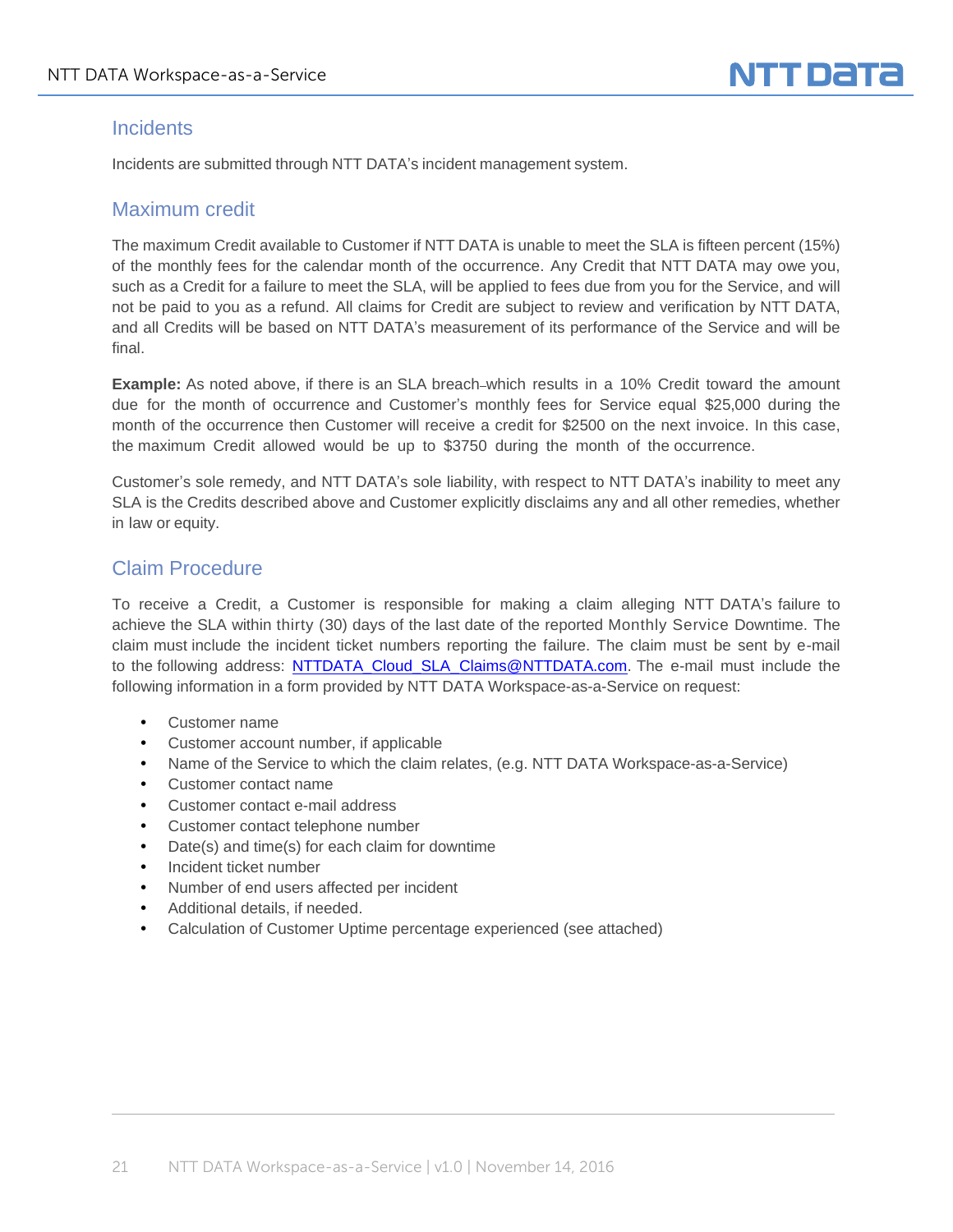

# **Appendix D: Operational Response Targets**

Although NTT DATA strives to achieve the below-listed operational response targets with respect to Incident Response Times and Service Requests, failure to achieve these targets will not give rise to any liability.

"Incident Response Times" is defined as the elapsed time between submission of an incident to NTT DATA and the acceptance by a technician of an assignment to address the incident.

"Service Requests" are defined as changes within the scope of the existing Workspace-as-a-Service order which do not incur additional charges; for example, pool creation, deletion, and modification or deploying your new images. NTT DATA targets completion of these services at five (5) business days.

"Severity Level 1" is defined as a problem where the majority of End Users who use the Service are severely affected which severely affects the Customer's ability to conduct its business operations, and there is no workaround for the applicable problem.

"Severity Level 2" is defined as a problem where the majority of End Users who use the Service are affected which affects the Customer's ability to conduct its business operations because performance is degraded or functionality of the affected item is limited.

"Severity Level 3" is defined as a problem where a reasonably limited number of End Users who use the Service are affected and the effect on Customer's ability to conduct its business is limited.

"Severity Level 4" is defined as a problem where a single End User is affected and the effect on Customer's ability to conduct its business operations is limited.

| Incident Response Times | Severity Level 1 - 98% with 60 minutes<br>Severity Level 2 - 98% within 60 minutes<br>Severity Level 3 - 98% within 8 business hours<br>Severity Level 4 - 98% within 16 business hours                                             |
|-------------------------|-------------------------------------------------------------------------------------------------------------------------------------------------------------------------------------------------------------------------------------|
| Service Requests        | Expand Pool (add VMs) - 8 business hours*<br>New Pool - 24 business hours*<br>Add $HDD - < 1TB$ total $-8$ business hours<br>Request Requiring new Host - 24 business hours                                                         |
|                         | This list is not inclusive of all request types. Other request response<br>targets will be mutually determined based upon scope.                                                                                                    |
|                         | * All requests target times assume no additional infrastructure (hosts)<br>required. A request requiring 1 additional host will be satisfied within 24<br>business hours. Any larger capacity request will be project based effort. |

Operational Response Targets

Service Requests times are operational targets and are expected to support the normal operations of the NTT DATA Workspace-as-a-Service service for all of our customers. A Customer planning a large number of requests to support a significant change in business or use case should contact NTT DATA Workspaceas-a-Service Delivery in advance to prevent any delays caused by an excessive number of requests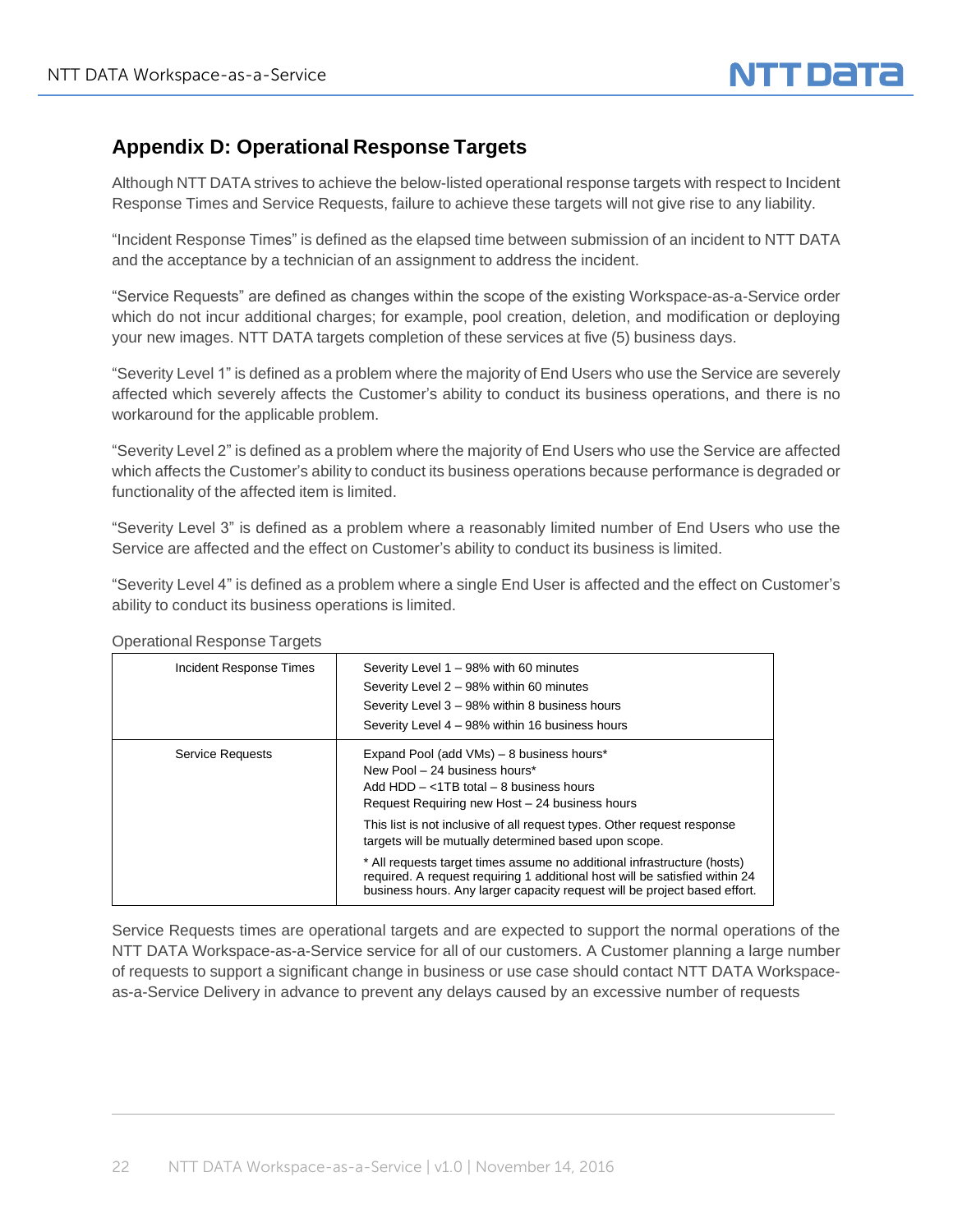

# **Appendix E: Change Order Process**

# Changes to Existing Contract

Any change to the service that will impact the scope of the Service must be submitted via the Change Order Process outlined below.

Change orders submitted for an existing Order Form that has not been implemented or assigned a Service Start Date will not impact delivery dates for the original Order.

Examples of requests considered changes to the scope of Service requiring a change order:

- The addition of virtual desktops or application delivery hosts above the contracted amount
- Network bandwidth upgrades
- Desktop or file server storage upgrades
- Provisioning new instance of service in separate data center

# Change Order Process

Customer determining need for additional services will contact the NTT DATA Workspace-as-a-Service delivery manager via the service desk. The NTT DATA Workspace-as-a-Service delivery manager will create on order based on your request and submit to you for approval. Customer will return the approved order to the NTT DATA Workspace-as-a-Service delivery manager who will process the order and submit necessary work orders to deliver requested services.

Note: Normal additions (i.e., 100-200 desktops) to service will be implemented within the Operational Response Targets in this Service Description. Significant additions to service should be communicated to your NTT DATA Workspace-as-a-Service delivery manager as early as possible for planning purposes and to establish delivery expectations.



#### **Billing**

The Activation Date and Service Start Date are consistent with the original order terms.

The impact to your billing will be determined by the original contract type. Invoicing will remain as it is in your original contract for services. Partial months incurred by the submission of the Change Order and the Service Start Date will be invoiced on a prorated basis.

Unless otherwise defined on the Change Order, the end date of the Change Order will co-terminate with the end date of the Term. For example, if you add 500 desktops in month 6 of a 12 month contract, the Change Order will terminate in 6 months.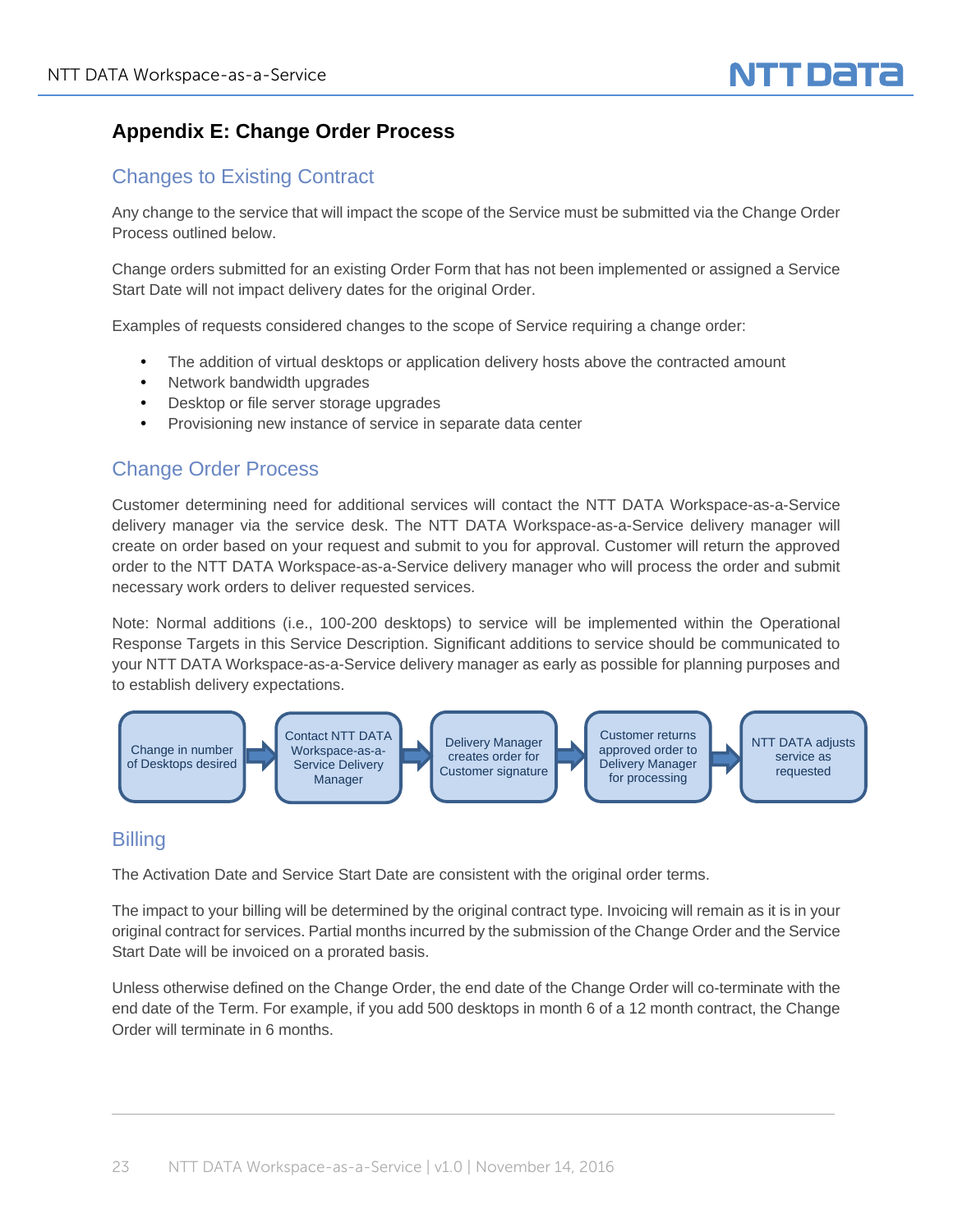

# **Appendix F: MaintenancePractices**

Maintenance conducted on the Service infrastructure falls under different categories (listed below) based on impact to Customer and to the Service.

1. Non-Customer Impact

Maintenance that has no risk of impact to Customer's Service availability. For example, adding additional hardware for normal Customer expansion.

2 . Moderate Customer Impact

Maintenance that impacts Customer's Service availability for less than two (2) hours.

3. Significant Customer Impact

Maintenance (i) to correct significant Service availability issue, (ii) maintenance that impacts Customer's Service availability for more than two (2) hours, or (iii) that requires Customer to perform modification to processes, practices and/or infrastructure.

Maintenance scheduling will be performed as follows:

4. Planned Maintenance

Normally performed during pre-established maintenance windows or as a scheduled event (for example, system wide upgrades).

5. Unscheduled/Urgent Maintenance

Performed as necessary to respond to an event that is or may cause a disruption in Service or an impact to the Service reliability.

#### **Communication**

Communication procedures are established by NTT DATA so that proper information is distributed regarding the status of the Service environment and to coordinate any actions.

Customer will provide two (2) names during onboarding that will be contacted on all required maintenance events. The communications of these events within the Customer's organization are the Customer's responsibility

Communication timeframes, which are aspirational only, are set forth below:

| Impact                      | <b>Planned Maintenance</b> | Unplanned/Urgent<br>Maintenance |
|-----------------------------|----------------------------|---------------------------------|
| Non-Customer Impact         | No Notice                  | No Notice                       |
| Moderate Customer Impact    | 2 weeks (10 business days) | ASAP not to exceed 1 hours      |
| Significant Customer Impact | 30 days                    | ASAP not to exceed 1 hours      |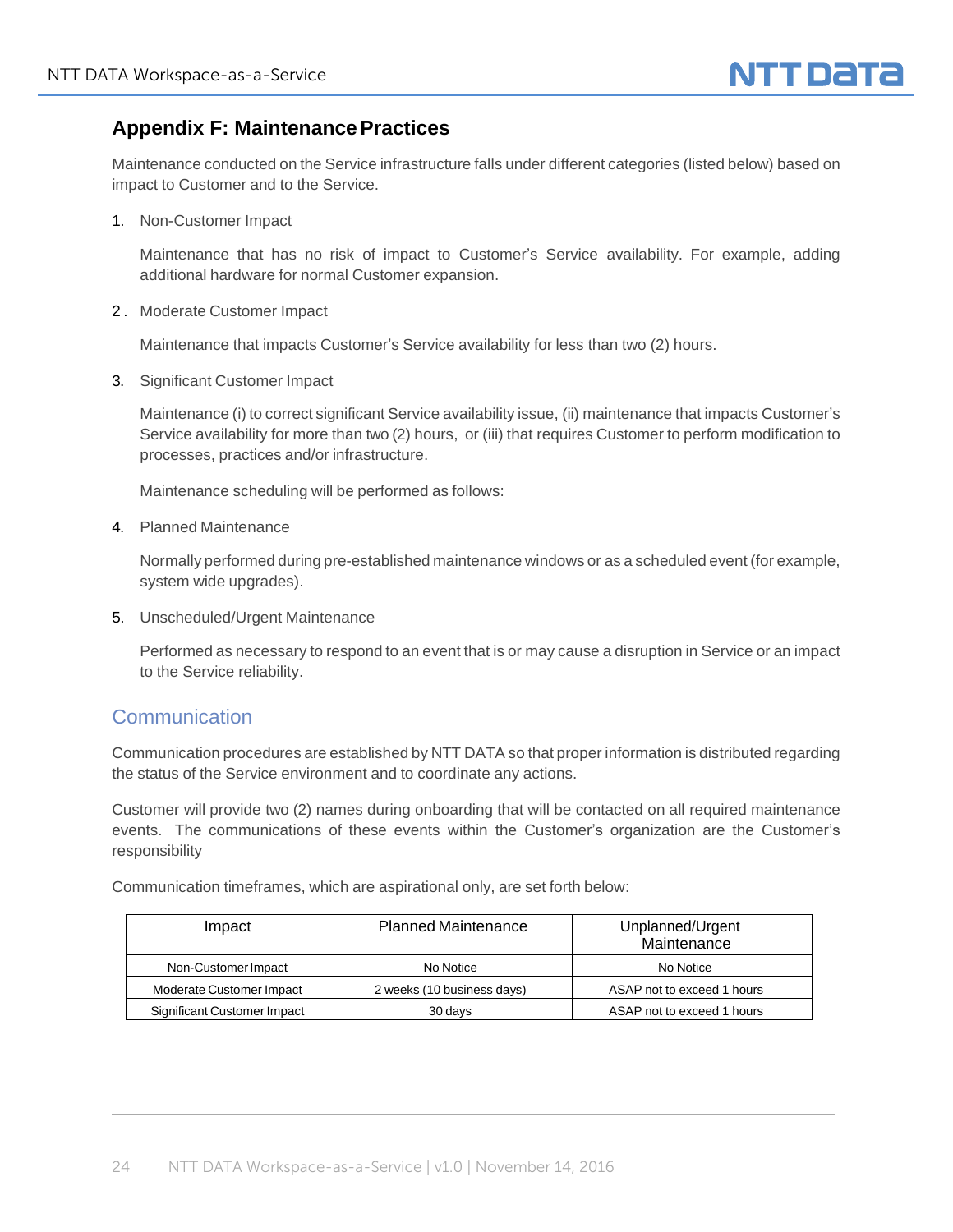

### Planned Maintenance

NTT DATA routinely conducts maintenance on the infrastructure platform our customers utilize. This may include (but is not limited to) expansion of or modification to hardware, software, storage and network components.

NTT DATA will normally adhere to the following maintenance windows for all countries where NTT DATA Workspace-as-a-Service is offered.

### Service Maintenance Windows

US

Tuesday and Thursday 7:00 PM to 7:00 AM CST for maintenance that is not expected to require more than 2 hours of potential service interruption.

Sunday 12:00 AM to 6:00 PM CST for maintenance with a potential service interruption of more than 2 hours.

## Significant Planned Event

Periodically there may be a significant planned maintenance event (for example, platform software version change) that will involve an interruption in the Service and/or require actions to be taken by a significant portion of our customers. Such actions typically include upgrading the Service agent on the desktop image(s). These events are normally scheduled for weekend or holiday periods when usage of the Service is lowest. NTT DATA will normally communicate the schedule and scope of these events at least thirty (30) calendar days in advance in order to facilitate Customer planning and support. These events will usually need close communications between NTT DATA and the Customer. NTT DATA will set up any required bridge lines and communicate connection information.

#### Unscheduled Maintenance

In the event an issue occurs that results in a disruption of Service or an imminent disruption of Service that cannot, in NTT DATA's reasonable assessment, be scheduled at the next maintenance window, NTT DATA will perform the necessary actions to place the Service in the most stable condition and conduct maintenance to bring Service back to full capability. If full capability cannot be achieved, NTT DATA will place Service in the highest functional capability possible until permanent repairs can be made.

The event occurring will be communicated to the Customers as soon as conditions allow.

A bridge line will normally be established by NTT DATA in the event of a significant system outage to communicate event status and coordinate any actions with the Customer.

Maintenance necessary to restore service will not require customer approval to implement.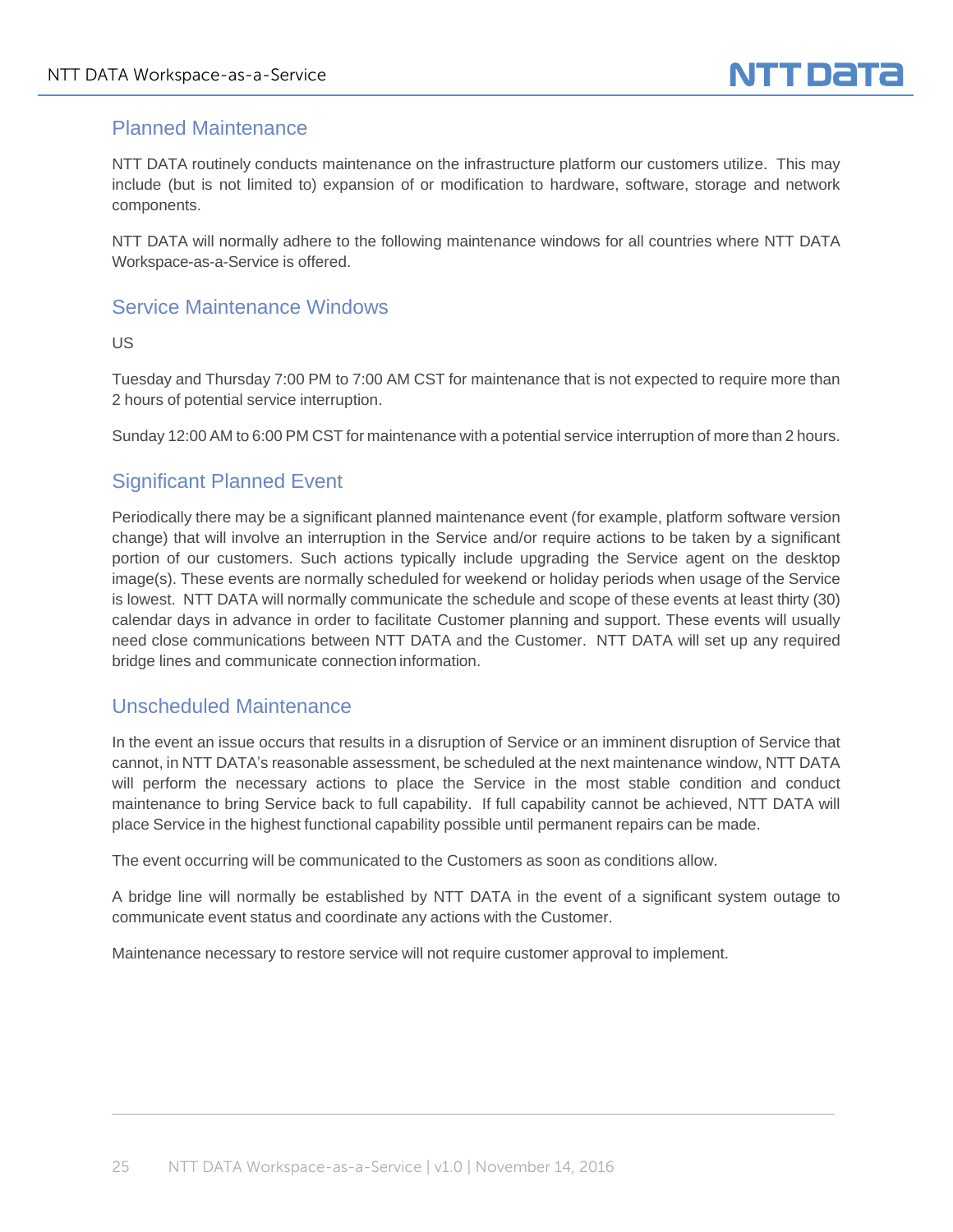### Customer-Initiated Maintenance

On occasion, Customer may want to make changes to its environment that could impact the Service and that may require action by NTT DATA to ensure continued Service (for example, Customer/Provider Firewall rule changes, Customer/Provider VPN settings, DHCP Server changes).

Changes to the initial Service configuration may require NTT DATA to follow Change Order Processes in accordance with Appendix E if such changes are to be supported. Any proposed change will be communicated to NTT DATA via a Service support request a minimum of two (2) weeks ten (10) business days) prior to the date the scheduled change is to begin.

In the event of a Service-impacting unplanned event on the Customer infrastructure requiring NTT DATA to perform modifications to Service configuration, the Customer will call in an incident and NTT DATA will respond per the operational response targets in Appendix D.

NTT DATA cannot guarantee that all requested modifications from Customer will be implemented.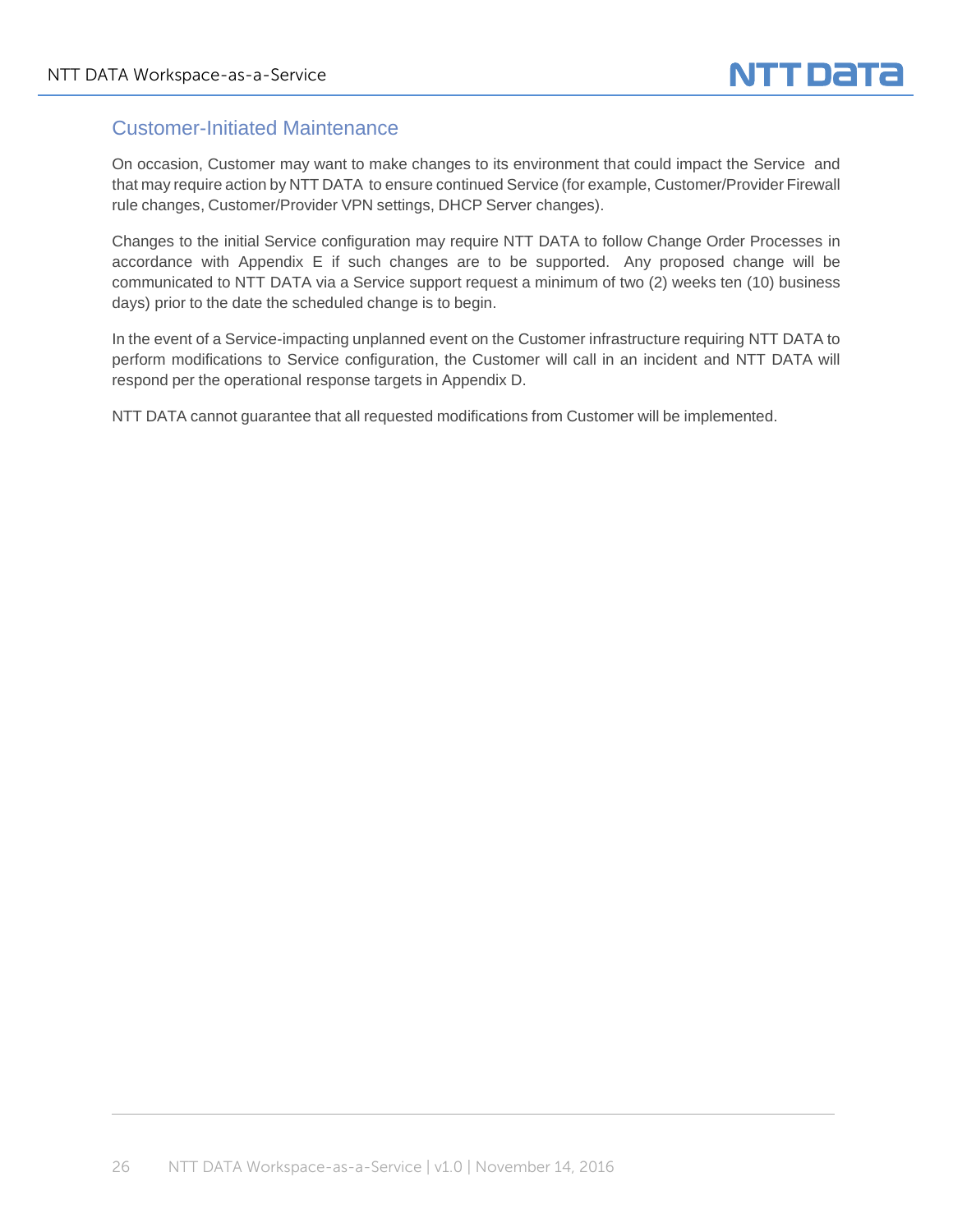

# Appendix G: End User Restrictions

Customer (i) will prohibit its end users from removing, modifying or obscuring any copyright, trademark or other proprietary rights notices that are contained in or on the Microsoft products (the "Products"); (ii) will prohibit its end users from reverse engineering, decompiling or disassembling the Products, except to the extent that such activity is expressly permitted by applicable law; (iii) disclaims, to the extent permitted by applicable law, all warranties by Microsoft and any liability by Microsoft or its suppliers for any damages, whether direct, indirect, or consequential, arising from the Service; and (iv) permits NTT DATA to make disclosures required by NTT DATA under NTT DATA's Services Provider License Agreement with Microsoft.